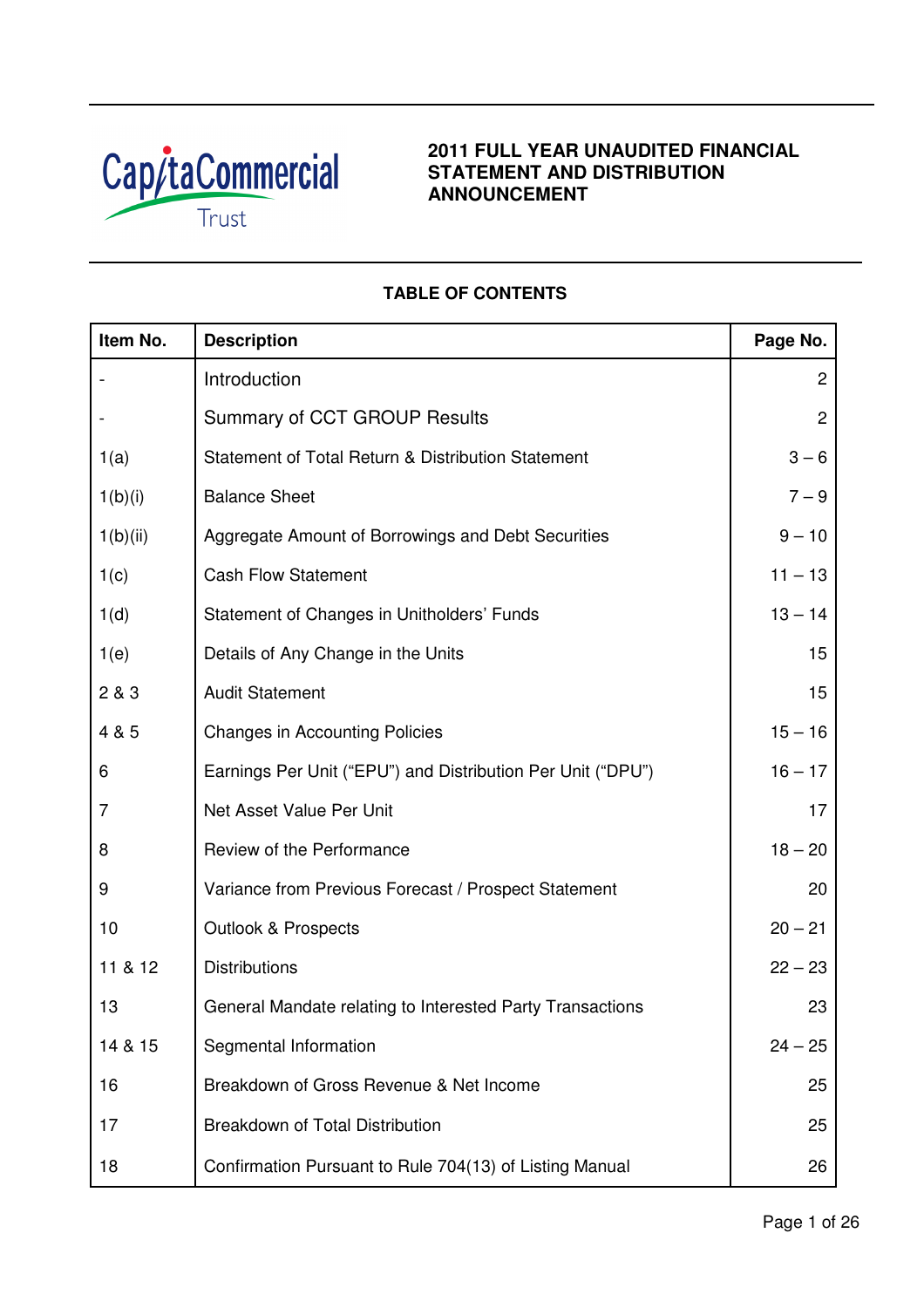## **INTRODUCTION**

CapitaCommercial Trust ("CCT") was established pursuant to a trust deed dated 6 February 2004 (as amended) executed between CapitaCommercial Trust Management Limited as manager of CCT (the "Manager") and HSBC Institutional Trust Services (Singapore) Limited as trustee of CCT (the "CCT Trustee").

As at 31 December 2011, CCT's portfolio consists of Capital Tower, Six Battery Road, One George Street, Raffles City (through CCT's 60.0% interest in RCS Trust), HSBC Building, Bugis Village, Golden Shoe Car Park, Wilkie Edge and an office development on the former Market Street Car Park site (through CCT's 40.0% interest in MSO Trust).

In Malaysia, CCT has a 30.0% stake in Quill Capita Trust ("QCT") as well as a 7.4% stake (with commitment of US\$10.1 million) in the Malaysia Commercial Development Fund ("MCDF").

|                                | <b>Actual</b><br>2H 2011 | Actual<br>4Q 2011 | <b>Actual</b><br>4Q 2010 | Change<br>% | <b>Actual</b><br>FY 2011 | <b>Actual</b><br>FY 2010 | Change<br>% |
|--------------------------------|--------------------------|-------------------|--------------------------|-------------|--------------------------|--------------------------|-------------|
| Gross Revenue (S\$'000)        | 179,209                  | 89,883            | 92,093                   | (2.4)       | 361,242                  | 391,911                  | (7.8)       |
| Net Property Income (S\$'000)  | 137,562                  | 68,325            | 70,888                   | (3.6)       | 277,315                  | 298,983                  | (7.2)       |
| Distributable Income (S\$'000) | 106,294                  | 54,430            | 54,706                   | (0.5)       | 212,790                  | 220,957                  | (3.7)       |
| DPU for the period (cents)     | $3.75$ (1)               | $1.92$ (1)        | 1.94                     | (1.0)       | $7.52^{(1)}$             | 7.83                     | (4.0)       |

# **SUMMARY OF CCT GROUP RESULTS**

## **Note :**

(1) DPU for 2H 2011, 4Q 2011 and FY 2011 were computed on the basis that none of the convertible bonds due 2013 ("CB due 2013") and convertible bonds due 2015 ("CB due 2015"), collectively known as "Convertible Bonds", is converted into CCT units ("Units") on or before books closure date. Accordingly, the actual quantum of DPU may differ if any of these Convertible Bonds is converted into Units on or before the books closure date.

**\_\_\_\_\_\_\_\_\_\_\_\_\_\_\_\_\_\_\_\_\_\_\_\_\_\_\_\_\_\_\_\_\_\_\_\_\_\_\_\_\_\_\_\_\_\_\_\_\_\_\_\_\_\_\_\_\_\_\_\_\_\_\_\_\_\_\_\_\_\_\_\_\_\_\_\_\_\_\_\_\_** 

## **DISTRIBUTION AND BOOKS CLOSURE DATE**

| <b>Distribution</b>                      | From 1 July 2011 to 31 December 2011            |
|------------------------------------------|-------------------------------------------------|
| Distribution Type                        | Taxable income                                  |
| Estimated Distribution Rate <sup>1</sup> | Taxable income distribution 3.75 cents per unit |
| Books Closure Date                       | Tuesday, 31 January 2012                        |
| <b>Payment Date</b>                      | Wednesday, 29 February 2012                     |

#### **Footnote:**

(1) The above estimated DPU is computed on the basis that none of the Convertible Bonds is converted into Units on or before the books closure date. Accordingly, the actual quantum of DPU may defer if any of the Convertible Bonds is converted into Units on or before the books closure date.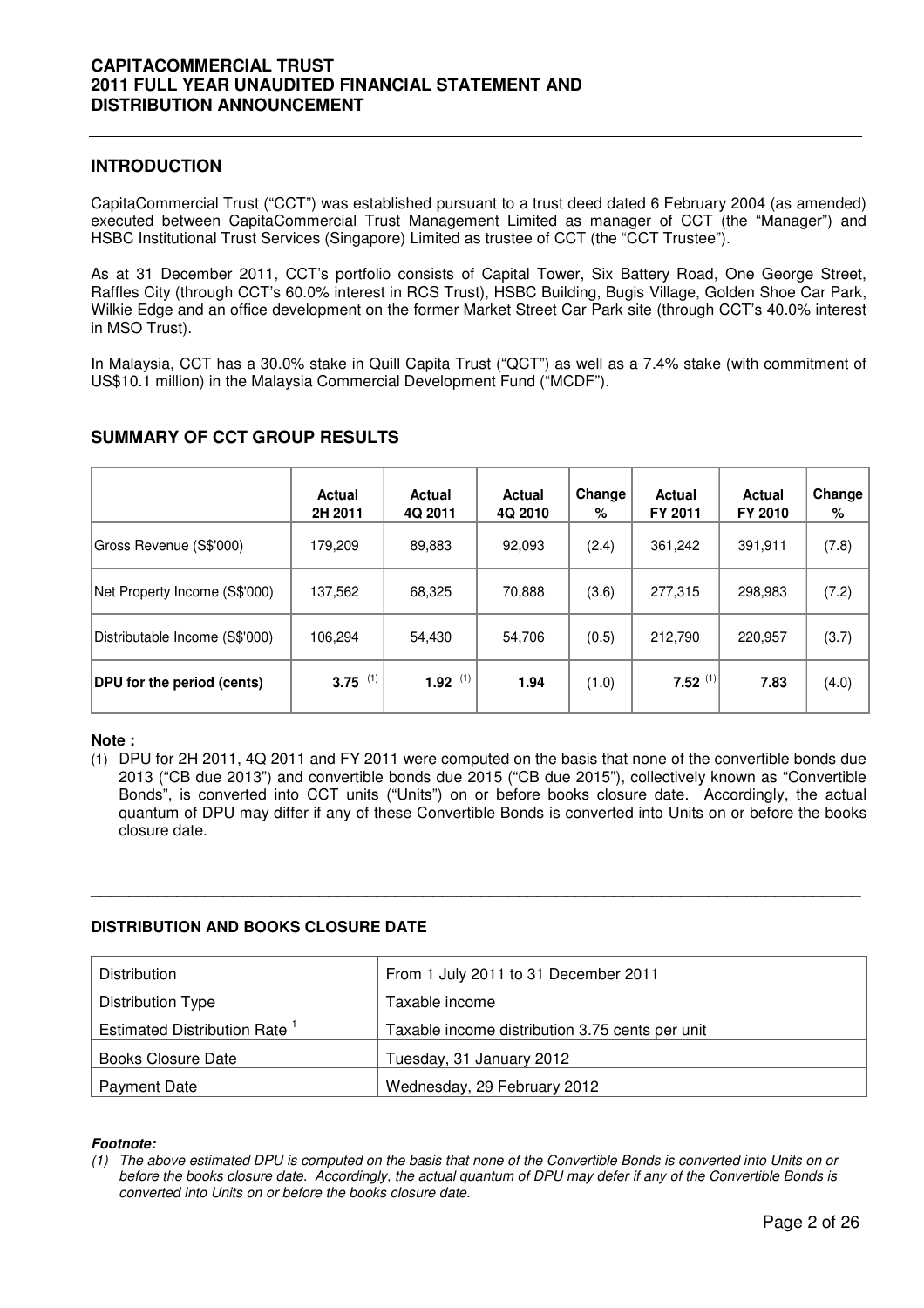#### **1(a)(i) Statement of Total Return & Distribution Statement (4Q 2011 vs 4Q 2010)**

|                                                                                                    |                |                   | Group             |               |                   | <b>Trust</b>      |               |  |
|----------------------------------------------------------------------------------------------------|----------------|-------------------|-------------------|---------------|-------------------|-------------------|---------------|--|
| <b>Statement of Total Return</b>                                                                   | <b>Note</b>    | 4Q 2011           | 4Q 2010           | Change        | 4Q 2011           | 4Q 2010           | Change        |  |
| Gross rental income                                                                                |                | S\$'000<br>81,485 | S\$'000<br>83,887 | $\%$<br>(2.9) | S\$'000<br>50,023 | S\$'000<br>53,986 | $\%$<br>(7.3) |  |
| Car park income                                                                                    |                | 3,377             | 4,258             | (20.7)        | 2,538             | 3,431             | (26.0)        |  |
| Other income                                                                                       | $\mathbf{1}$   | 5,021             | 3,948             | 27.2          | 4,407             | 3,255             | 35.4          |  |
|                                                                                                    |                |                   |                   |               |                   |                   |               |  |
| Gross revenue                                                                                      |                | 89,883            | 92,093            | (2.4)         | 56,968            | 60,672            | (6.1)         |  |
| Property management fees                                                                           |                | (2,562)           | (2,769)           | (7.5)         | (1, 273)          | (1, 543)          | (17.5)        |  |
| Property tax                                                                                       |                | (6,900)           | (7,509)           | (8.1)         | (3,986)           | (4,615)           | (13.6)        |  |
| Other property operating expenses                                                                  |                | (12,096)          | (10, 927)         | 10.7          | (7,253)           | (6, 292)          | 15.3          |  |
| Property operating expenses                                                                        |                | (21, 558)         | (21, 205)         | 1.7           | (12, 512)         | (12, 450)         | 0.5           |  |
| Net property income                                                                                | 2              | 68,325            | 70,888            | (3.6)         | 44,456            | 48,222            | (7.8)         |  |
| Finance income                                                                                     |                | 556               | 798               | (30.3)        | 591               | 794               | (25.6)        |  |
| Investment income                                                                                  | 3              |                   |                   |               | 20,328            | 17,452            | 16.5          |  |
| Gain / (loss) on remeasurement of financial<br>derivatives                                         | $\overline{4}$ | 3,880             | (2,353)           | <b>NM</b>     | 3,880             | (2,353)           | <b>NM</b>     |  |
| Manager's management fees:                                                                         |                |                   |                   |               |                   |                   |               |  |
| - Base fees                                                                                        |                | (2, 322)          | (2, 161)          | 7.5           | (1, 154)          | (1, 130)          | 2.1           |  |
| - Performance fees                                                                                 |                | (2,501)           | (2,557)           | (2.2)         | (1,542)           | (1,650)           | (6.5)         |  |
| Trust expenses                                                                                     |                | (758)             | (380)             | 99.5          | (622)             | (299)             | <b>NM</b>     |  |
| Finance costs                                                                                      | 5              | (19,048)          | (22,986)          | (17.1)        | (14,004)          | (17, 274)         | (18.9)        |  |
| Net income before share of profit of<br>associate                                                  |                | 48,132            | 41,249            | 16.7          | 51,933            | 43,762            | 18.7          |  |
| Share of profit of associate                                                                       | 6              | 1,767             | 3,763             | (53.0)        |                   |                   |               |  |
| Net income                                                                                         |                | 49,899            | 45,012            | 10.9          | 51,933            | 43,762            | 18.7          |  |
| Premium on repurchase of convertible<br>bonds                                                      | $\overline{7}$ | (1,030)           |                   | <b>NM</b>     | (1,030)           |                   | <b>NM</b>     |  |
| Net change in fair value of investment<br>properties and investment property under<br>construction |                | 132,007           | 227,826           | (42.1)        | 73,783            | 168,653           | (56.3)        |  |
| Total return for the period before tax                                                             |                | 180,876           | 272,838           | (33.7)        | 124,686           | 212,415           | (41.3)        |  |
| Income tax                                                                                         |                |                   | (1)               |               |                   |                   |               |  |
| Total return for the period after tax                                                              |                | 180,876           | 272,837           | (33.7)        | 124,686           | 212,415           | (41.3)        |  |
| <b>Distribution Statement</b>                                                                      |                |                   |                   |               |                   |                   |               |  |
| Total return for the period before tax                                                             |                | 180,876           | 272,838           | (33.7)        | 124,686           | 212,415           | (41.3)        |  |
| Net tax and other adjustments                                                                      | 8              | (127, 526)        | (218, 432)        | (41.6)        | (70, 256)         | (157, 709)        | (55.5)        |  |
| Distributable income retained by joint<br>venture                                                  | 9              | 1,080             | 300               | <b>NM</b>     |                   |                   |               |  |
| Income available for distribution to<br>unitholders                                                |                | 54,430            | 54,706            | (0.5)         | 54,430            | 54,706            | (0.5)         |  |
| Distributable income to unitholders                                                                |                | 54,430            | 54,706            | (0.5)         | 54,430            | 54,706            | (0.5)         |  |

NM – Not Meaningful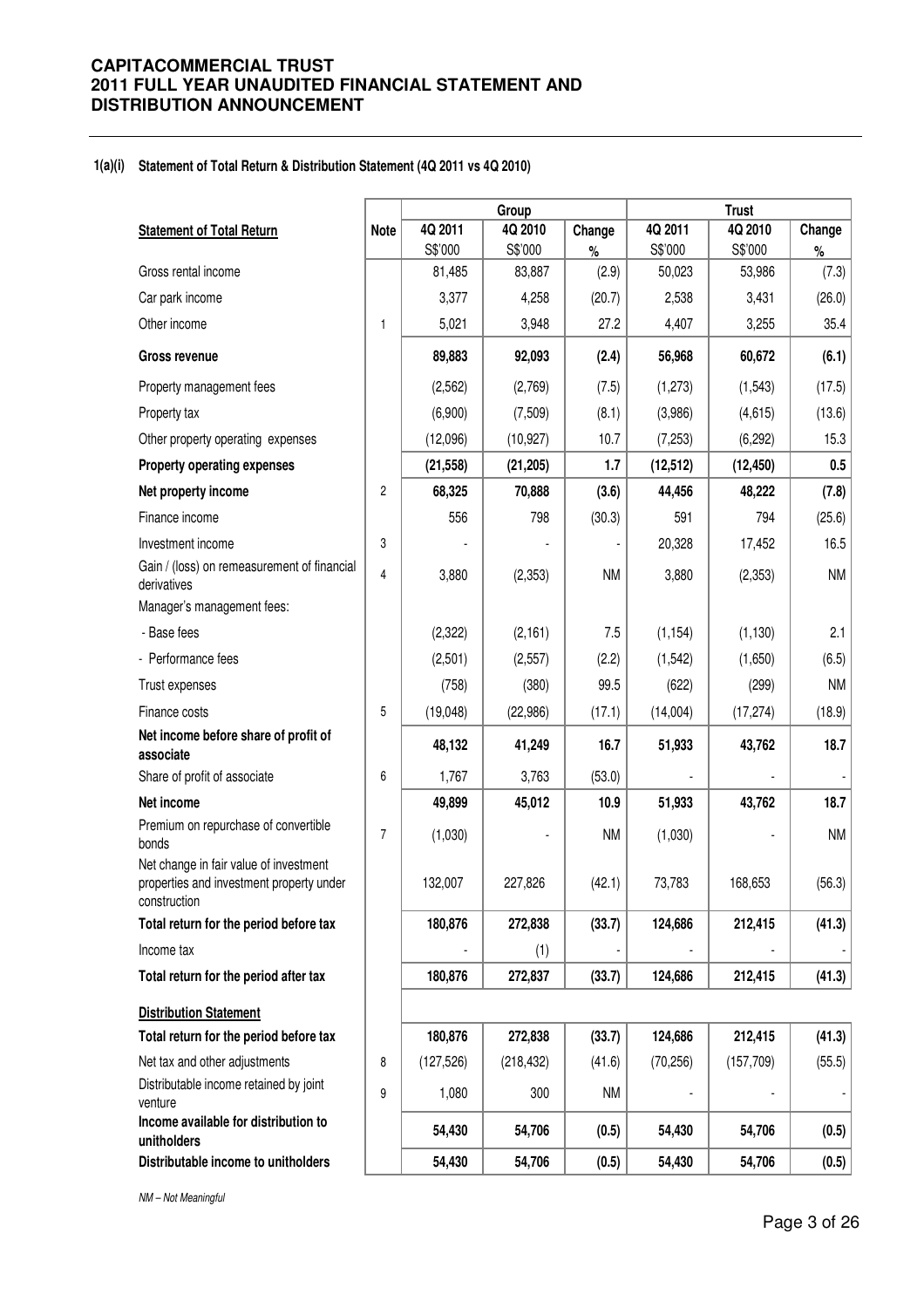#### **Notes :**

- (1) Included in Other income for 4Q 2011 is yield protection income from CapitaLand Commercial Limited ("CCL") amounting to S\$2.2 million (S\$0.8 million for 4Q 2010) in relation to One George Street. The amounts were accrued pursuant to a Deed of Yield Protection dated 11 July 2008 entered into with CCL in connection with the purchase of One George Street. Under the Deed of Yield Protection, CCL guarantees a minimum net property income ("NPI") of S\$49.5 million per annum, being 4.25% per annum of S\$1.165 billion (being the purchase price for One George Street) for a period of 5 years from 11 July 2008.
- (2) The following items have been included in arriving at net property income:-

|         | Group   |        | Trust   |         |        |  |  |
|---------|---------|--------|---------|---------|--------|--|--|
| 4Q 2011 | 4Q 2010 | Change | 4Q 2011 | 4Q 2010 | Change |  |  |
| S\$'000 | S\$'000 | %      | S\$'000 | S\$'000 | %      |  |  |
| 1,289   | 1,535   | (16.0) | 1,262   | 1,464   | (13.8) |  |  |
|         | 36      | (80.6) |         | 24      | (70.8) |  |  |

Depreciation and amortisation Impairment losses on trade receivables

- (3) This relates to the income distribution from RCS Trust.
- (4) This relates to the gain / (loss) on the remeasurement of fair value of interest rate swaps.
- (5) Included in finance costs are the following:

|                                    | Group   |         |        | Trust   |         |        |
|------------------------------------|---------|---------|--------|---------|---------|--------|
|                                    | 4Q 2011 | 4Q 2010 | Change | 4Q 2011 | 4Q 2010 | Change |
|                                    | S\$'000 | S\$'000 | %      | S\$'000 | S\$'000 | %      |
| Interest cost                      | 14.326  | 16,886  | (15.2) | 9.803   | 11,335  | (13.5) |
| Amortisation and transaction costs | 4.722   | 6.100   | (22.6) | 4.201   | 5.939   | (29.3) |
| Total                              | 19.048  | 22.986  | (17.1) | 14.004  | 17.274  | (18.9) |

The decrease in interest cost, amortisation and transaction costs was mainly due to repayment of borrowings at CCT and refinancing of RCS Trust at lower interest rates.

- (6) Share of profit of associate relates to the equity accounting of QCT's results on a 3 month lag basis. The share of profit in 4Q 2011 was lower than 4Q 2010 due to lower revaluation gain in QCT's investment properties.
- (7) This relates to the premium on repurchase of face value of S\$27.0 million in 4Q 2011 of the CB due 2013. Accordingly, the outstanding face value of the CB due 2013 has been reduced to S\$146.8 million as at 31 December 2011.
- (8) Included in the net tax and other adjustments are the following:

|                                                                                                    |            | Group      |           | <b>Trust</b> |            |           |
|----------------------------------------------------------------------------------------------------|------------|------------|-----------|--------------|------------|-----------|
| Non-tax deductible/(chargeable) items:                                                             | 4Q 2011    | 4Q 2010    | Change    | 4Q 2011      | 4Q 2010    | Change    |
|                                                                                                    | S\$'000    | S\$'000    | %         | S\$'000      | S\$'000    | %         |
| Manager's management fee payable in units                                                          | 3,110      | 2,943      | 5.7       | 1,061        | 1,006      | 5.5       |
| Trustee's fees                                                                                     | 201        | 192        | 4.7       | 147          | 1391       | 5.8       |
| Net change in fair value of investment<br>properties and investment property under<br>construction | (132,007)  | (227, 826) | (42.1)    | (73, 783)    | (168, 653) | (56.3)    |
| (Gain) / loss on remeasurement of financial<br>derivatives                                         | (3,880)    | 2,353      | <b>NM</b> | (3,880)      | 2,353      | <b>NM</b> |
| Premium on repurchase of convertible bonds                                                         | 1,030      |            | <b>NM</b> | 1,030        |            | <b>NM</b> |
| Other items                                                                                        | 4,020      | 3,906      | 2.9       | 5,169        | 7,446      | (30.6)    |
| Net tax and other adjustments                                                                      | (127, 526) | (218,432)  | (41.6)    | (70, 256)    | (157,709)  | (55.5)    |

(9) Nm – Not Meaningful This relates to the release in 4Q 2011 and 4Q 2010 of RCS Trust's taxable income (CCT's 60.0% interest) of S\$1.1 million and S\$0.3 million respectively, which was retained in prior quarters during the respective financial years.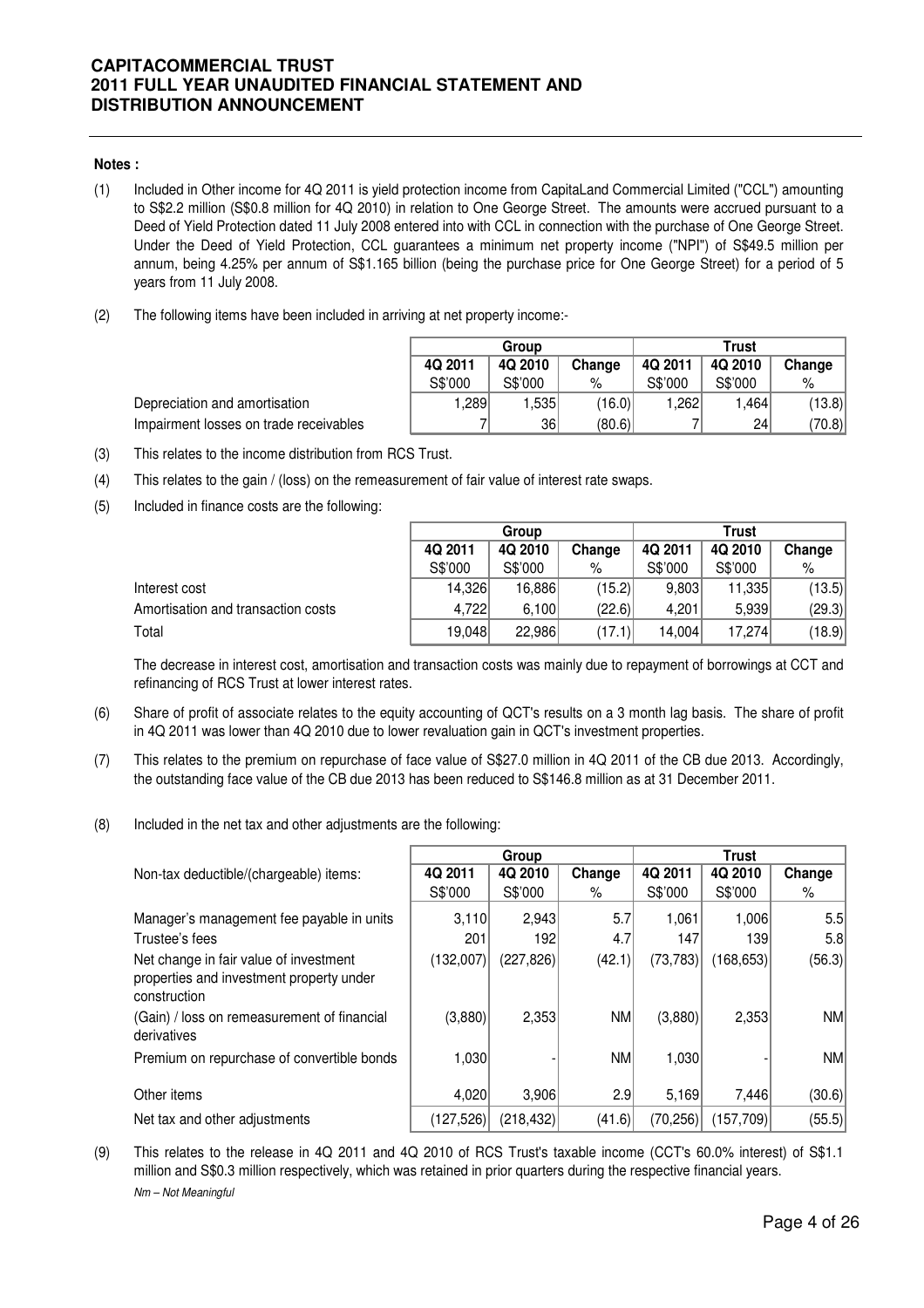#### **1(a)(ii) Statement of Total Return & Distribution Statement (FY 2011 vs FY 2010)**

|                                                                                                    |                |            | Group      |           |            | <b>Trust</b> |           |
|----------------------------------------------------------------------------------------------------|----------------|------------|------------|-----------|------------|--------------|-----------|
| <b>Statement of Total Return</b>                                                                   | <b>Note</b>    | FY 2011    | FY 2010    | Change    | FY 2011    | FY 2010      | Change    |
|                                                                                                    |                | S\$'000    | S\$'000    | $\%$      | S\$'000    | S\$'000      | $\%$      |
| Gross rental income                                                                                |                | 330,097    | 359,395    | (8.2)     | 205,486    | 243,011      | (15.4)    |
| Car park income                                                                                    |                | 14,977     | 17,253     | (13.2)    | 11,731     | 14,111       | (16.9)    |
| Other income                                                                                       | 1              | 16,168     | 15,263     | 5.9       | 13,823     | 12,869       | 7.4       |
| <b>Gross revenue</b>                                                                               |                | 361,242    | 391,911    | (7.8)     | 231,040    | 269,991      | (14.4)    |
| Property management fees                                                                           |                | (10, 350)  | (11, 137)  | (7.1)     | (5, 240)   | (6, 382)     | (17.9)    |
| Property tax                                                                                       |                | (26, 974)  | (32, 238)  | (16.3)    | (15,696)   | (20, 863)    | (24.8)    |
| Other property operating expenses                                                                  |                | (46, 603)  | (49, 553)  | (6.0)     | (27, 879)  | (31, 673)    | (12.0)    |
| Property operating expenses                                                                        |                | (83, 927)  | (92, 928)  | (9.7)     | (48, 815)  | (58, 918)    | (17.1)    |
| Net property income                                                                                | $\overline{c}$ | 277,315    | 298,983    | (7.2)     | 182,225    | 211,073      | (13.7)    |
| Finance income                                                                                     |                | 1,809      | 1,650      | 9.6       | 1,824      | 1,639        | 11.3      |
| Investment income                                                                                  | 3              |            |            |           | 77,153     | 69,759       | 10.6      |
| Gain / (loss) on remeasurement of financial<br>derivatives                                         | 4              | 12,597     | (6,910)    | <b>NM</b> | 12,597     | (6,910)      | <b>NM</b> |
| Manager's management fees:                                                                         |                |            |            |           |            |              |           |
| - Base fees                                                                                        |                | (8,702)    | (8, 363)   | 4.1       | (4, 437)   | (4, 416)     | 0.5       |
| - Performance fees                                                                                 |                | (10, 695)  | (10, 575)  | 1.1       | (6,886)    | (7,059)      | (2.5)     |
| Trust expenses                                                                                     |                | (2, 285)   | (2,372)    | (3.7)     | (1,840)    | (2,005)      | (8.2)     |
| Finance costs                                                                                      | 5              | (79, 026)  | (89, 054)  | (11.3)    | (53, 946)  | (66, 313)    | (18.6)    |
| Net income before share of profit of<br>associate                                                  |                | 191,013    | 183,359    | 4.2       | 206,690    | 195,768      | 5.6       |
| Share of profit of associate                                                                       | 6              | 4,972      | 6,970      | (28.7)    |            |              |           |
| Net income                                                                                         |                | 195,985    | 190,329    | 3.0       | 206,690    | 195,768      | 5.6       |
| Premium on repurchase of convertible<br>bonds                                                      | 7              | (1,030)    | (13,768)   | (92.5)    | (1,030)    | (13, 768)    | (92.5)    |
| Gain on sales of investment properties                                                             | 8              | 2,636      | 128,925    | (98.0)    | 7,400      | 128,925      | (94.3)    |
| Net change in fair value of investment<br>properties and investment property under<br>construction |                | 276,837    | 192,582    | 43.8      | 192,090    | 129,721      | 48.1      |
| Total return for the period before tax                                                             |                | 474,428    | 498,068    | (4.7)     | 405,150    | 440,646      | (8.1)     |
| Income tax                                                                                         |                |            | (6)        | <b>NM</b> |            | (5)          | NM        |
| Total return for the period after tax                                                              |                | 474,428    | 498,062    | (4.7)     | 405,150    | 440,641      | (8.1)     |
| <b>Distribution Statement</b>                                                                      |                |            |            |           |            |              |           |
| Total return for the period before tax                                                             |                | 474,428    | 498,068    | (4.7)     | 405,150    | 440,646      | (8.1)     |
| Net tax and other adjustments                                                                      | 9              | (261, 638) | (277, 111) | (5.6)     | (192, 360) | (219, 689)   | (12.4)    |
| Income available for distribution to<br>unitholders                                                |                | 212,790    | 220,957    | (3.7)     | 212,790    | 220,957      | (3.7)     |
| Distributable income to unitholders                                                                |                | 212,790    | 220,957    | (3.7)     | 212,790    | 220,957      | (3.7)     |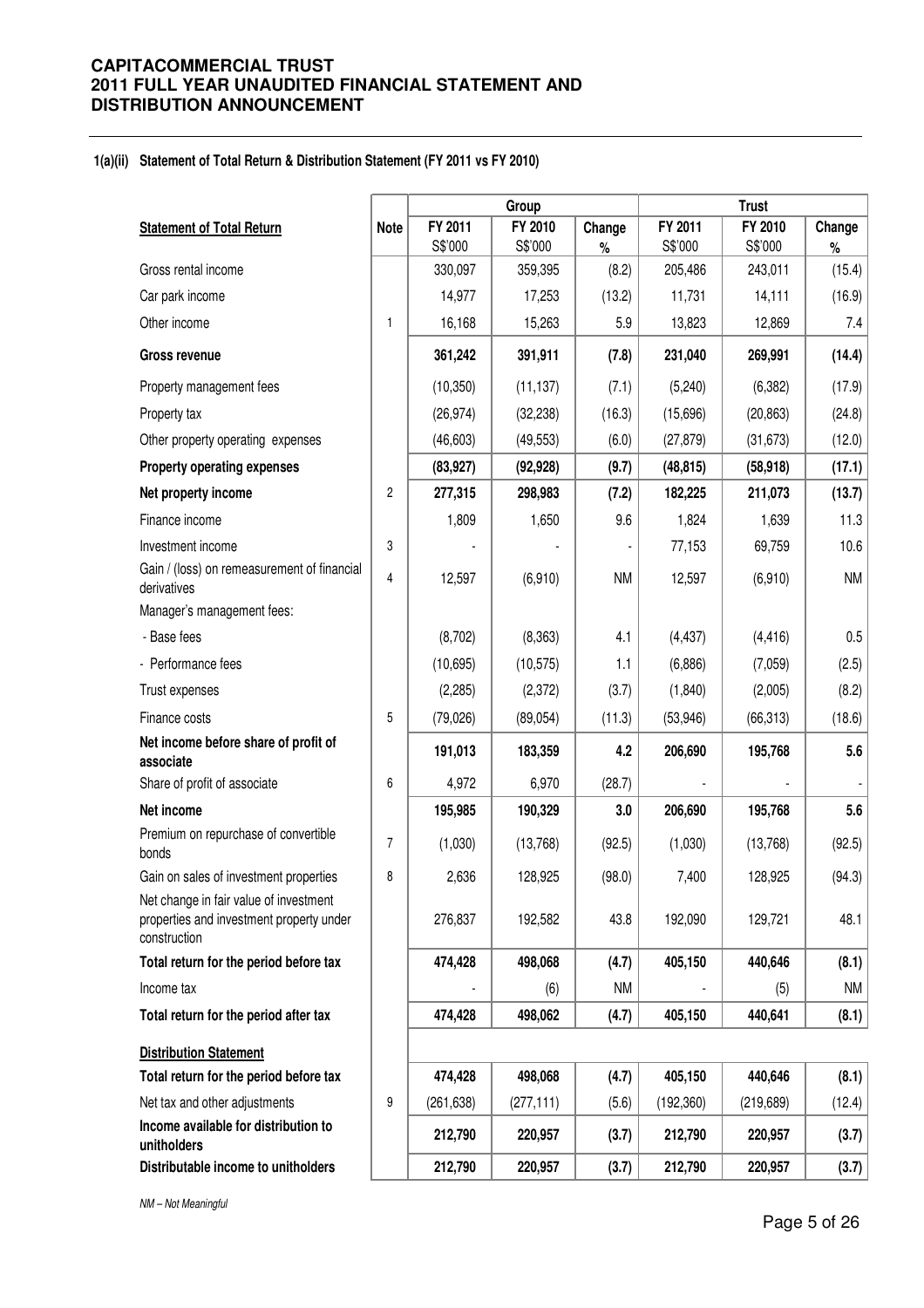#### **Notes :**

- (1) Included in Other income is yield protection income from CapitaLand Commercial Limited amounting to S\$5.0 million for FY 2011 (S\$3.4 million for FY 2010) in relation to One George Street. Please refer to note (1) on page 4 for more details.
- (2) The following items have been included in arriving at net property income:-

|                                        | Group   |                 |        | <b>Trust</b> |         |            |
|----------------------------------------|---------|-----------------|--------|--------------|---------|------------|
|                                        | FY 2011 | FY 2010         | Change | FY 2011      | FY 2010 | Change     |
|                                        | S\$'000 | S\$'000         | %      | S\$'000      | S\$'000 | %          |
| Depreciation and amortisation          | 5.731   | 5,777           | (0.8)  | 5.605        | 5.522   | l .51      |
| Impairment losses on trade receivables | 24      | 14 <sub>1</sub> | 71.41  | 26           | 51      | <b>NMI</b> |

- (3) This relates to the income distribution from RCS Trust and QCT.
- (4) This relates to the gain / (loss) on the remeasurement of fair value of interest rate swaps and option value of the CB due 2013.
- (5) Included in finance costs are the following :

|                                    | Group   |         |        | <b>Trust</b> |         |        |  |
|------------------------------------|---------|---------|--------|--------------|---------|--------|--|
|                                    | FY 2011 | FY 2010 | Change | FY 2011      | FY 2010 | Change |  |
|                                    | S\$'000 | S\$'000 | %      | S\$'000      | S\$'000 | $\%$   |  |
| Interest cost                      | 60,031  | 69.558  | (13.7) | 38,239       | 47.507  | (19.5) |  |
| Amortisation and transaction costs | 18.995  | 19.496  | (2.6)  | 15.707       | 18,806  | (16.5) |  |
| Total                              | 79,026  | 89.054  | (11.3) | 53.946       | 66,313  | (18.6) |  |

The decrease in interest cost was mainly due to repayment of borrowings at CCT and refinancing of RCS Trust at lower interest rates.

- (6) Share of profit of associate relates to the equity accounting of QCT's results on a 3 month lag basis. The share of profit for FY 2011 was lower than FY 2010 due mainly to lower revaluation gain in QCT's investment properties.
- (7) This relates to the premium on repurchase in 4Q 2011 for the face value of S\$27.0 million (FY 2010 : S\$190.0 million repurchased) of the CB due 2013.
- (8) Gain on sale of investment property in FY 2011 of S\$2.6 million relates to the gain recognised by the Group for the sale of Market Street Car Park to MSO Trust (in which CCT has a 40.0% interest). In FY 2010, the gain of S\$128.9 million relates to the sales of Robinson Point and Starhub Centre.
- (9) Included in the net tax and other adjustments are the following:

|                                                                                                    |                    | Group              |             |                    | Trust              |             |
|----------------------------------------------------------------------------------------------------|--------------------|--------------------|-------------|--------------------|--------------------|-------------|
| Non-tax deductible/(chargeable)<br>items:                                                          | FY 2011<br>S\$'000 | FY 2010<br>S\$'000 | Change<br>% | FY 2011<br>S\$'000 | FY 2010<br>S\$'000 | Change<br>% |
| Manager's management fee paid and<br>payable in units                                              | 12,129             | 11,452             | 5.9         | 4,133              | 3,989              | 3.6         |
| Trustee's fees                                                                                     | 763                | 745                | 2.4         | 554                | 547                | 1.3         |
| Net change in fair value of investment<br>properties and investment property under<br>construction | (276, 837)         | (192, 582)         | 43.8        | (192,090)          | (129, 721)         | 48.1        |
| Gain on sales of investment properties                                                             | (2,636)            | (128, 925)         | (98.0)      | (7,400)            | (128, 925)         | (94.3)      |
| (Gain) / loss on remeasurement of financial<br>derivatives                                         | (12,597)           | 6,910              | <b>NM</b>   | (12, 597)          | 6,910              | <b>NM</b>   |
| Premium on repurchase of convertible bonds                                                         | 1,030              | 13,768             | (92.5)      | 1,030              | 13,768             | (92.5)      |
| Other items                                                                                        | 16,510             | 11,521             | 43.3        | 14,010             | 13,743             | 1.9         |
| Net tax and other adjustments                                                                      | (261, 638)         | (277, 111)         | (5.6)       | (192, 360)         | (219, 689)         | (12.4)      |
| NM - Not Meaningful                                                                                |                    |                    |             |                    |                    |             |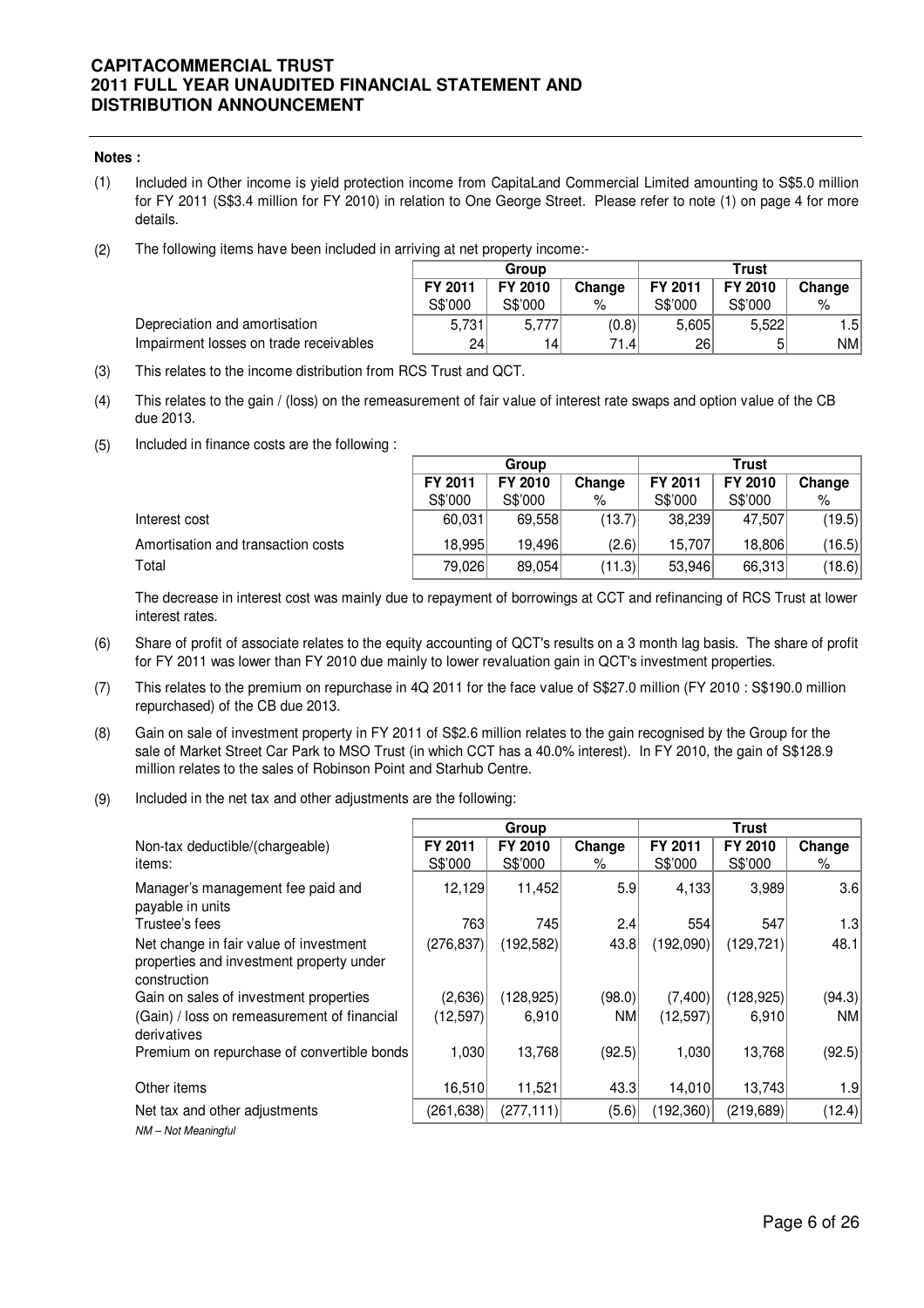#### **1(b)(i) Balance Sheet as at 31 December 2011 vs 31 December 2010**

|                                          |                |                     | Group               |                | <b>Trust</b>        |                     |             |
|------------------------------------------|----------------|---------------------|---------------------|----------------|---------------------|---------------------|-------------|
|                                          | <b>Note</b>    | Dec 2011<br>S\$'000 | Dec 2010<br>S\$'000 | Change<br>$\%$ | Dec 2011<br>S\$'000 | Dec 2010<br>S\$'000 | Change<br>% |
| <b>Non-current assets</b>                |                |                     |                     |                |                     |                     |             |
| Plant and equipment                      |                | 1,018               | 795                 | 28.1           | 877                 | 547                 | 60.3        |
| Investment properties                    | 1              | 5,729,800           | 5,475,400           | 4.6            | 4,030,000           | 3,859,600           | 4.4         |
| Investment property under construction   | $\overline{2}$ | 281,853             |                     | <b>NM</b>      |                     |                     |             |
| Subsidiary                               | 3              |                     |                     |                |                     |                     |             |
| Associate                                | 4              | 66,827              | 67,419              | (0.9)          | 51,479              | 51,479              |             |
| Joint ventures                           | 5              | 64,800              |                     |                | 954,875             | 816,590             | 16.9        |
| Available-for-sale unquoted investment   | 6              | 7,489               | 10,769              | (30.5)         | 7,489               | 10,769              | (30.5)      |
| <b>Total non-current assets</b>          |                | 6,151,787           | 5,554,383           | 10.8           | 5,044,720           | 4,738,985           | 6.5         |
| <b>Current assets</b>                    |                |                     |                     |                |                     |                     |             |
| Trade and other receivables              | $\overline{7}$ | 25,188              | 5,847               | <b>NM</b>      | 24,001              | 19,730              | 21.6        |
| Cash and cash equivalents                |                | 576,919             | 635,937             | (9.3)          | 542,537             | 619,516             | (12.4)      |
| <b>Total current assets</b>              |                | 602,107             | 641,784             | (6.2)          | 566,538             | 639,246             | (11.4)      |
| <b>Total assets</b>                      |                | 6,753,894           | 6,196,167           | 9.0            | 5,611,258           | 5,378,231           | 4.3         |
| <b>Current liabilities</b>               |                |                     |                     |                |                     |                     |             |
| Trade and other payables                 | 8              | 70,459              | 102,595             | (31.3)         | 45,486              | 79,566              | (42.8)      |
| Current portion of security deposits     |                | 17,210              | 19,177              | (10.3)         | 11,121              | 13,863              | (19.8)      |
| Interest-bearing liabilities             | 9              | 569,393             | 676,188             | (15.8)         | 569,393             | 100,000             | <b>NM</b>   |
| Convertible bonds-liability component    | 10             |                     | 183,055             | <b>NM</b>      |                     | 183,055             | <b>NM</b>   |
| Convertible bonds-derivative component   | 11             |                     | 5,274               | <b>NM</b>      |                     | 5,274               | <b>NM</b>   |
| Current tax payable                      |                |                     | 1                   | <b>NM</b>      |                     |                     |             |
| <b>Total current liabilities</b>         |                | 657,062             | 986,290             | (33.4)         | 626,000             | 381,758             | 64.0        |
| <b>Non-current liabilities</b>           |                |                     |                     |                |                     |                     |             |
| Non-current portion of security deposits |                | 28,583              | 26,805              | 6.6            | 17,334              | 14,600              | 18.7        |
| Interest-bearing liabilities             | 12             | 1,086,671           | 685,750             | 58.5           | 320,000             | 685,750             | (53.3)      |
| Loans from joint venture partners        | 13             | 64,800              |                     | <b>NM</b>      |                     |                     |             |
| Convertible bonds-liability component    | 14             | 361,453             | 202,328             | 78.6           | 361,453             | 202,328             | 78.6        |
| Fair value of financial derivatives      | 15             | 13,929              | 21,253              | (34.5)         | 13,929              | 21,253              | (34.5)      |
| <b>Total non-current liabilities</b>     |                | 1,555,436           | 936,136             | 66.2           | 712,716             | 923,931             | (22.9)      |
| <b>Total liabilities</b>                 |                | 2,212,498           | 1,922,426           | 15.1           | 1,338,716           | 1,305,689           | 2.5         |
| Net assets                               |                | 4,541,396           | 4,273,741           | 6.3            | 4,272,542           | 4,072,542           | 4.9         |
| Unitholders' funds                       |                | 4,541,396           | 4,273,741           | 6.3            | 4,272,542           | 4,072,542           | 4.9         |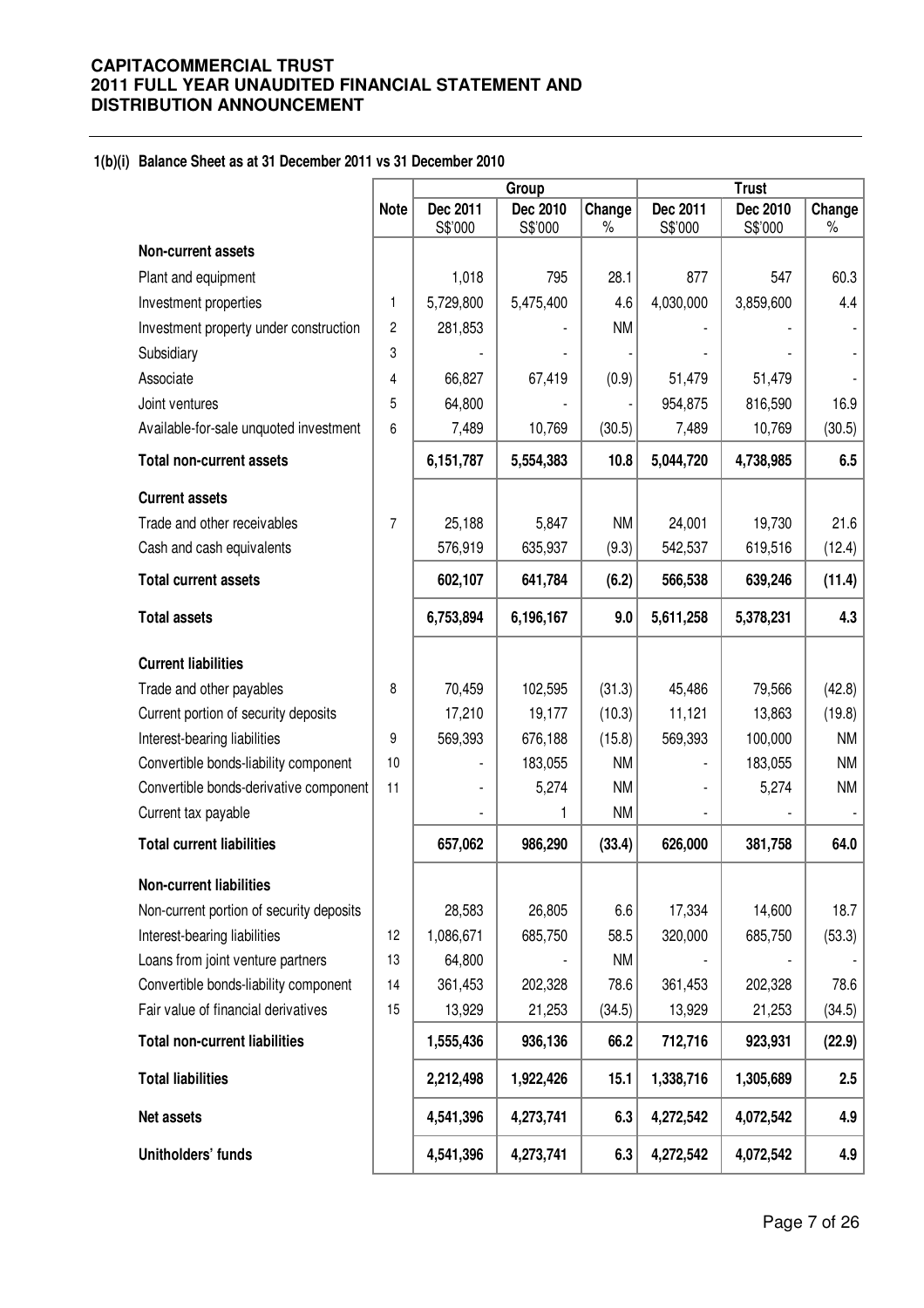#### **Notes :**

- (1) The increase in Investment properties was due to the increase in property values as at 31 December 2011, offset partially by the decrease due to the sale of Market Street Car Park to MSO Trust for redevelopment which was reclassified as "Investment property under construction" (refer to note 2) .
- (2) Investment property under construction refers to CCT's 40.0% interest in Market Street Car Park which is undergoing redevelopment.
- (3) This relates to the 100.0% investment in CCT MTN Pte. Ltd. of \$1.
- (4) This relates to the 30.0% investment in QCT. QCT is a Malaysia-listed real estate investment trust focused on acquiring and investing in commercial properties in Malaysia.
- (5) This relates to the 60.0% equity interest in RCS Trust of S\$824.5 million and 40.0% interest in MSO Trust of S\$130.4 million and S\$64.8 million by the Trust and Group respectively.
- (6) This relates to the investment in MCDF. MCDF is an investment fund which invests in real estate development properties primarily in Kuala Lumpur and the Klang Valley. MCDF returned capital of US\$2.2 million to CCT during the 12 months ended 31 December 2011, resulting in reduction in the values for the available-for-sale unquoted investment.
- (7) Included in Trade and other receivables of the Group as at 31 December 2011 is an amount of S\$17.4 million being CCT's 40.0% proportional share of MSO Trust's input tax receivable on the differential premium paid.
- (8) The decrease in Trade and other payables was due mainly to the payment of GST collected in relation to the sale of Starhub in 1Q 2011.
- (9) Movement in interest-bearing liabilities under Current liabilities was due mainly to:
	- a) Repayment of S\$100.0 million fixed rate notes in January 2011;
	- b) Secured long term borrowings of S\$570.0 million, due in March 2012, have been reclassified from Non-current liabilities to Current liabilities; and
	- c) RCS Trust secured term loans of S\$866.0 million (CCT's 60.0 % interest is S\$519.6 million) and S\$98.0 million of revolving credit facility (CCT's 60.0 % interest is S\$58.8 million) was refinanced on 21 June 2011.
- (10) Convertible bonds-liability component as at 31 December 2010 relates to the outstanding amount of CB due 2013, with a put option on 6 May 2011. Bondholders of CB due 2013 exercised the put option on 6 May 2011 for S\$6.25 million and CCT redeemed the CB due 2013 with cash. The remaining face value of S\$173.8 million CB due 2013 has been consequently reclassified to Non-current liabilities.
- (11) This relates to the fair value of the embedded option of the CB due 2013 as at 31 December 2010.
- (12) Interest-bearing liabilities under Non-Current liabilities as at 31 December 2011 comprised of :
	- a) Secured term loans by RCS Trust of gross borrowings of S\$1,000.0 million (CCT's 60% interest is S\$600.0 million);
	- b) Secured term loans by MSO Trust of gross borrowings of S\$440.0 million (CCT's 40.0% interest is S\$176.0 million); and
	- c) Fixed rate notes totalling S\$320.0 million.
- (13) This relates to CCT's 40.0% interest in MSO Trust's shareholders' loan.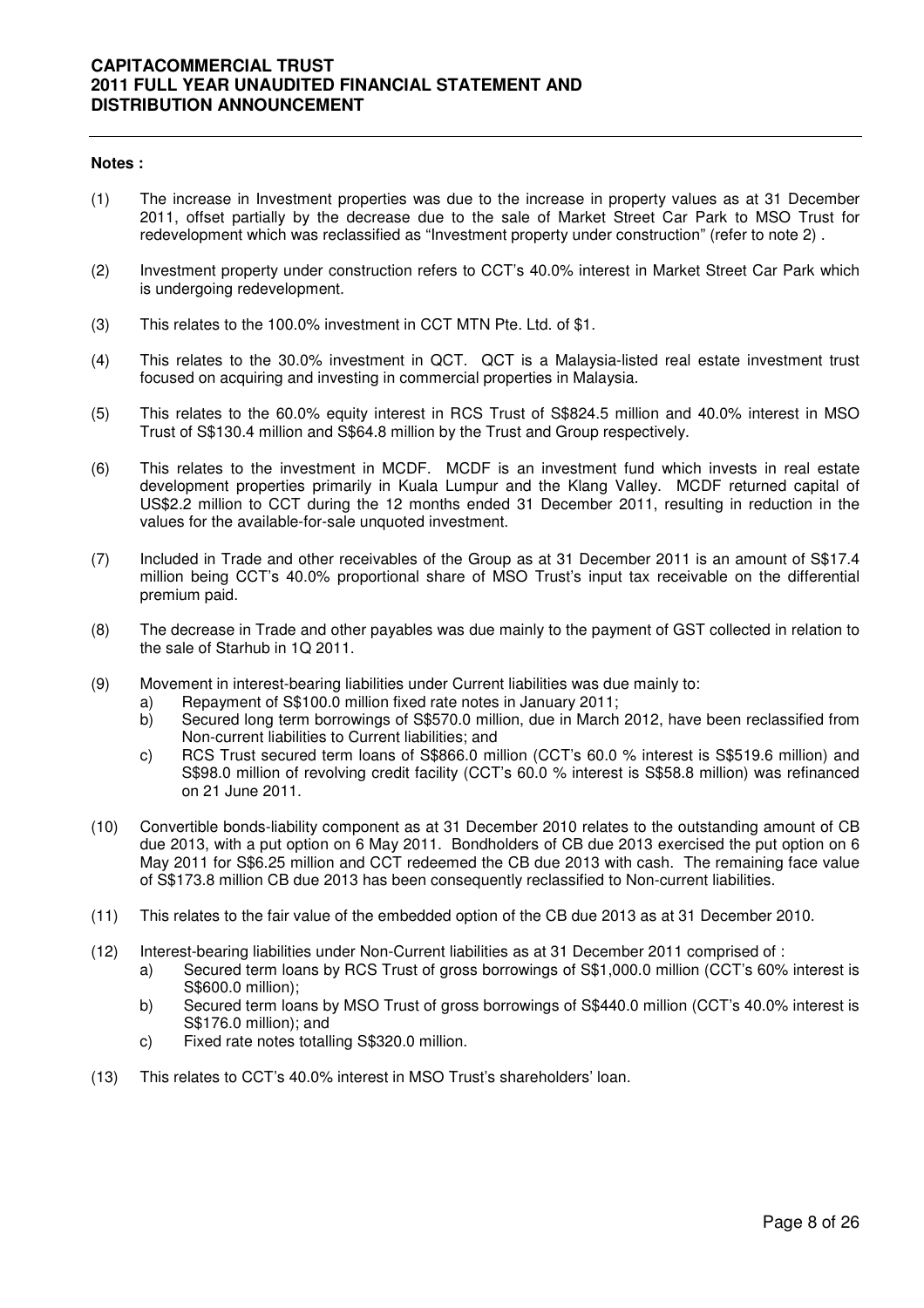- (14) The movement in the Convertible bonds-liability component is due to the reclassification of the outstanding face value of S\$173.8 million CB due 2013 from Current liabilities (as mentioned in Note 10 above), which was further reduced by S\$27.0 million repurchased on 20 December 2011 and a reduction of the CB due 2015 from face value of S\$225.0 million to S\$224.5 million following the conversion of S\$0.5 million in aggregate principal amount of the convertible bonds by convertible bondholders.
- (15) This relates to the fair value of the interest rate swaps.

#### **1(b)(ii) Aggregate amount of borrowings (including debt securities)**

|                                                   |                          | Group     |           | <b>Trust</b>    |                          |           |
|---------------------------------------------------|--------------------------|-----------|-----------|-----------------|--------------------------|-----------|
|                                                   | Dec 2011                 | Dec 2010  | Change    | <b>Dec 2011</b> | Dec 2010                 | Change    |
|                                                   | S\$'000                  | S\$'000   | $\%$      | S\$'000         | S\$'000                  | $\%$      |
| <b>Secured borrowings</b>                         |                          |           |           |                 |                          |           |
| Amount repayable after one year                   | 776,000                  | 570,000   | 36.1      |                 | 570,000                  | <b>NM</b> |
| Less: Unamortised portion of<br>transaction costs | (9,329)                  | (4,250)   | <b>NM</b> |                 | (4,250)                  | <b>NM</b> |
|                                                   | 766,671                  | 565,750   | 35.5      | $\blacksquare$  | 565,750                  | NM        |
| Amount repayable within one year                  | 570,000                  | 576,600   | (1.1)     | 570,000         |                          | <b>NM</b> |
| Less: Unamortised portion of<br>transaction costs | (607)                    | (412)     | 47.3      | (607)           |                          | NM        |
|                                                   | 569,393                  | 576,188   | (1.2)     | 569,393         | $\overline{\phantom{a}}$ | NM        |
| <b>Total</b>                                      | 1,336,064                | 1,141,938 | 17.0      | 569,393         | 565,750                  | 0.6       |
| <b>Unsecured borrowings</b>                       |                          |           |           |                 |                          |           |
| Amount repayable after one year                   | 685,084                  | 326,111   | <b>NM</b> | 685,084         | 326,111                  | NM        |
| Less: Unamortised portion of<br>transaction costs | (3,631)                  | (3,783)   | (4.0)     | (3,631)         | (3,783)                  | (4.0)     |
|                                                   | 681,453                  | 322,328   | NM        | 681,453         | 322,328                  | NM        |
| Amount repayable within one year                  |                          | 284,619   | <b>NM</b> |                 | 284,619                  | <b>NM</b> |
| Less: Unamortised portion of<br>transaction costs |                          | (1, 564)  | <b>NM</b> |                 | (1, 564)                 | NM        |
|                                                   | $\overline{\phantom{a}}$ | 283,055   | NM        |                 | 283,055                  | NM        |
| <b>Total</b>                                      | 681,453                  | 605,383   | 12.6      | 681,453         | 605,383                  | 12.6      |
| <b>Total borrowings</b>                           | 2,017,517                | 1,747,321 | 15.5      | 1,250,846       | 1,171,133                | 6.8       |

NM - Not Meaningful

#### **Details of any collaterals**

- (1) As security for the secured term loans of S\$570.0 million, CCT has granted in favour of the lenders the following:
	- (i) a mortgage over Capital Tower;
	- (ii) an assignment of the insurance policies relating to Capital Tower;
	- (iii) an assignment of all the rights, benefit, title and interest of CCT in relation to Property Sale Agreements and Tenancy Agreements (including Net Sale Proceeds and Rental Proceeds) and the Accounts relating to Capital Tower; and
	- (iv) a fixed and floating charge over all assets in connection with Capital Tower.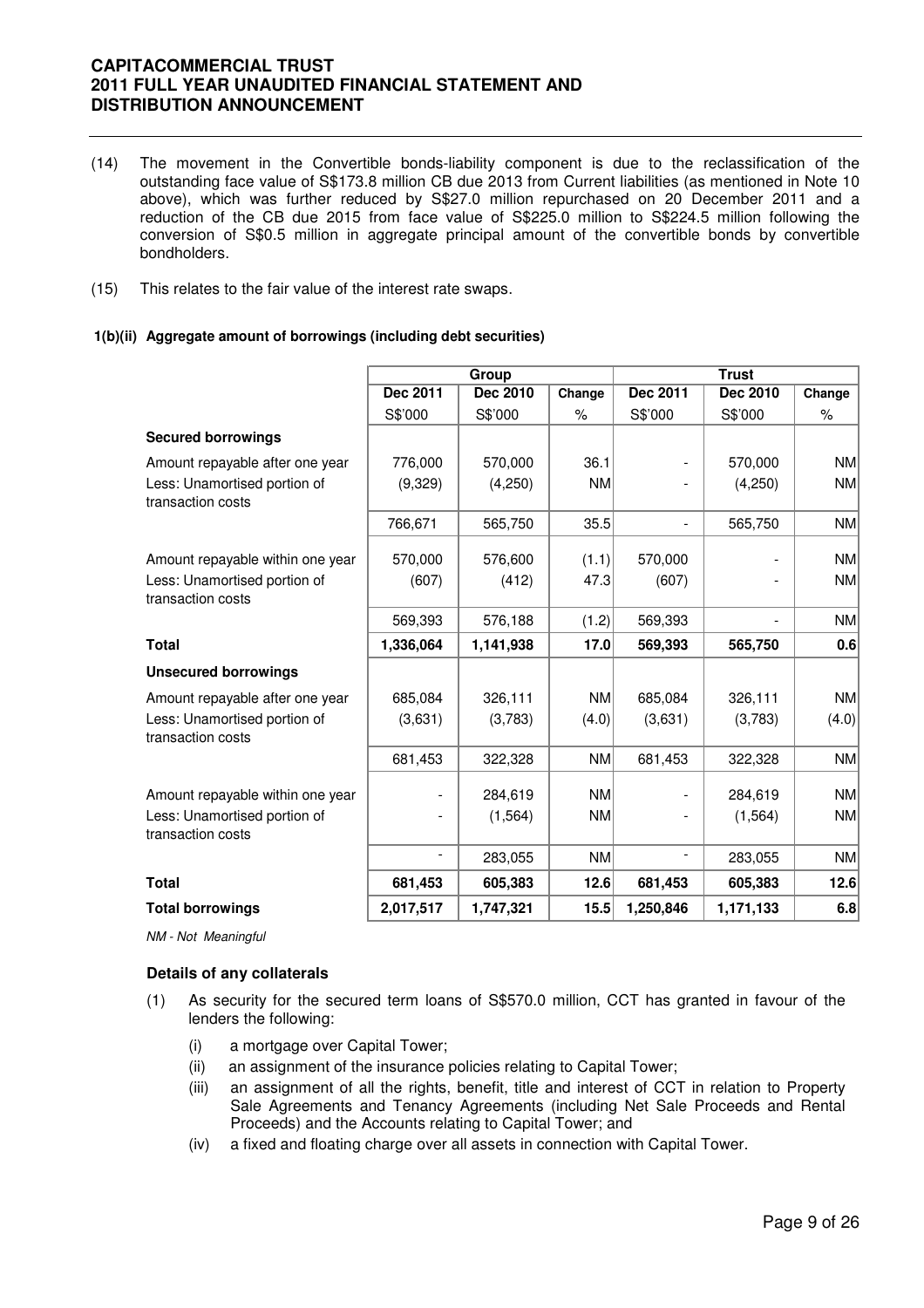- (2) As security for the secured term loans of S\$1,000.0 million (CCT's 60.0% interest is S\$600.0 million), RCS Trust has granted in favour of the lender the following:
	- (i) a mortgage over RCS;
	- (ii) an assignment of the insurance policies relating to RCS;
	- (iii) an assignment of the agreements relating to the management of RCS;
	- (iv) an assignment and charge of the rental proceeds and tenancy agreements of units in RCS; and
	- (v) a charge creating a fixed and floating charge over certain assets of RCS.
- (3) As security for the secured term loans facility of S\$440.0 million and revolving loan facility of S\$450.0 million (CCT's 40.0% interest is S\$176.0 million and S\$180.0 million respectively), MSO Trust has granted in favour of the lenders the following:
	- (i) a mortgage over the property described as the whole of Lot 503A of Town Subdivision 1, together with the building(s) erected or to be erected thereon;
	- (ii) an assignment of the insurance policies;
	- (iii) an assignment of proceeds, project documents, shareholders' undertaking and the security trust deed; and
	- (iv) a fixed and floating charge over the property.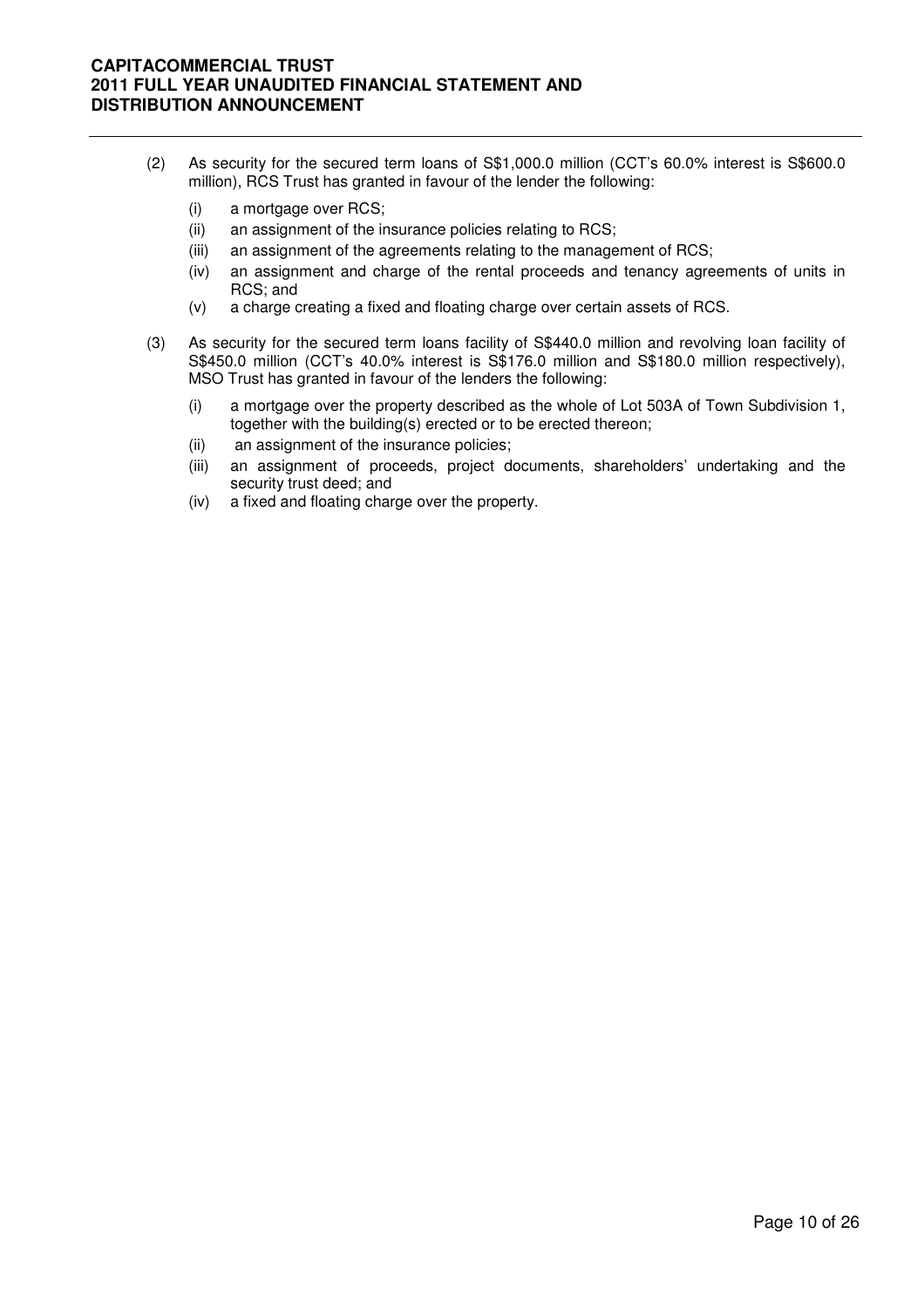**1(c)(i) Cash flow statement (4Q 2011 vs 4Q 2010)** 

|                                                                                                 |             | Group              |                    |  |
|-------------------------------------------------------------------------------------------------|-------------|--------------------|--------------------|--|
|                                                                                                 | <b>Note</b> | 4Q 2011<br>S\$'000 | 4Q 2010<br>S\$'000 |  |
| <b>Operating activities</b>                                                                     |             |                    |                    |  |
| Total return for the period before tax                                                          |             | 180,876            | 272,838            |  |
| <b>Adjustments for</b>                                                                          |             |                    |                    |  |
| Share of profit of associate                                                                    |             | (1,767)            | (3,763)            |  |
| Amortisation of lease incentives                                                                |             | 1,313              | 1,388              |  |
| Finance costs                                                                                   |             | 19,048             | 22,986             |  |
| Depreciation of plant and equipment                                                             |             | (24)               | 147                |  |
| Impairment losses on trade receivables                                                          |             | 7                  | 36                 |  |
| Finance income                                                                                  |             | (556)              | (798)              |  |
| (Gain) / loss on remeasurement of financial derivatives                                         |             | (3,880)            | 2,353              |  |
| Premium on repurchase of convertible bonds                                                      |             | 1,030              |                    |  |
| Net change in fair value of investment properties and investment<br>property under construction |             | (132,007)          | (227, 826)         |  |
| Manager's management fees paid and payable in units                                             |             | 3,110              | 2,943              |  |
| Operating income before working capital changes<br>Changes in working capital                   |             | 67,150             | 70,304             |  |
| Trade and other receivables                                                                     |             | (19, 810)          | (2,760)            |  |
| Trade and other payables                                                                        |             | (4,073)            | 4,131              |  |
| Security deposits                                                                               |             | 1,350              | 871                |  |
| Cash generated from operating activities                                                        |             |                    |                    |  |
| Income tax paid                                                                                 |             | 44,617             | 72,546             |  |
| Net cash from operating activities                                                              |             | 44,617             | 72,546             |  |
|                                                                                                 |             |                    |                    |  |
| <b>Investing activities</b>                                                                     |             |                    |                    |  |
| Capital expenditure on investment properties                                                    | 1           | (261, 448)         | (14, 664)          |  |
| Purchase of plant and equipment                                                                 |             | (8)                | (53)               |  |
| Interest received                                                                               |             | 401                | 793                |  |
| Loan to MSO Trust                                                                               |             | (64, 800)          |                    |  |
| Net cash used in investing activities                                                           |             | (325, 855)         | (13, 924)          |  |
| <b>Financing activities</b>                                                                     |             |                    |                    |  |
| Interest paid                                                                                   |             | (16,075)           | (18, 171)          |  |
| Borrowing transaction costs paid                                                                |             | (5,203)            |                    |  |
| Repurchase of convertible bonds                                                                 | 2           | (29, 457)          |                    |  |
| Proceeds from Loan from Joint Venture Partners of MSO Trust                                     |             | 64,800             |                    |  |
| Repayment of interest-bearing liabilities                                                       |             |                    | (142, 650)         |  |
| Proceeds from interest-bearing liabilities                                                      | 3           | 376,000            | 7,200              |  |
| Net cash from / (used in) financing activities                                                  |             | 390,065            | (153, 621)         |  |
| Net increase / (decrease) in cash and cash equivalents                                          |             | 108,827            | (94, 999)          |  |
| Cash and cash equivalents at beginning of period                                                |             | 468,092            | 730,936            |  |
| Cash and cash equivalents at end of period<br>Notes:                                            |             | 576,919            | 635,937            |  |

(1) Capital expenditure on investment properties in 4Q 2011 had included payment of land premium and construction cost of S\$255.7 million (CCT's 40.0% interest) by MSO Trust.

(2) This relates to the repurchase and cancellation in Dec 2011 of S\$27.0 million face value of the CB due 2013 and the premium paid.

(3) This relates to the issuance of S\$200.0 million fixed rate notes due 2015 on 15 December 2011 by CCT and draw down of S\$440.0 million secured term loan by MSO Trust (CCT's 40.0% interest is S\$176.0 million) in Dec 2011. S\$7.2 million in 4Q 2010 relates to the draw down from the revolving credit facility for RCS Trust (CCT's 60.0% share).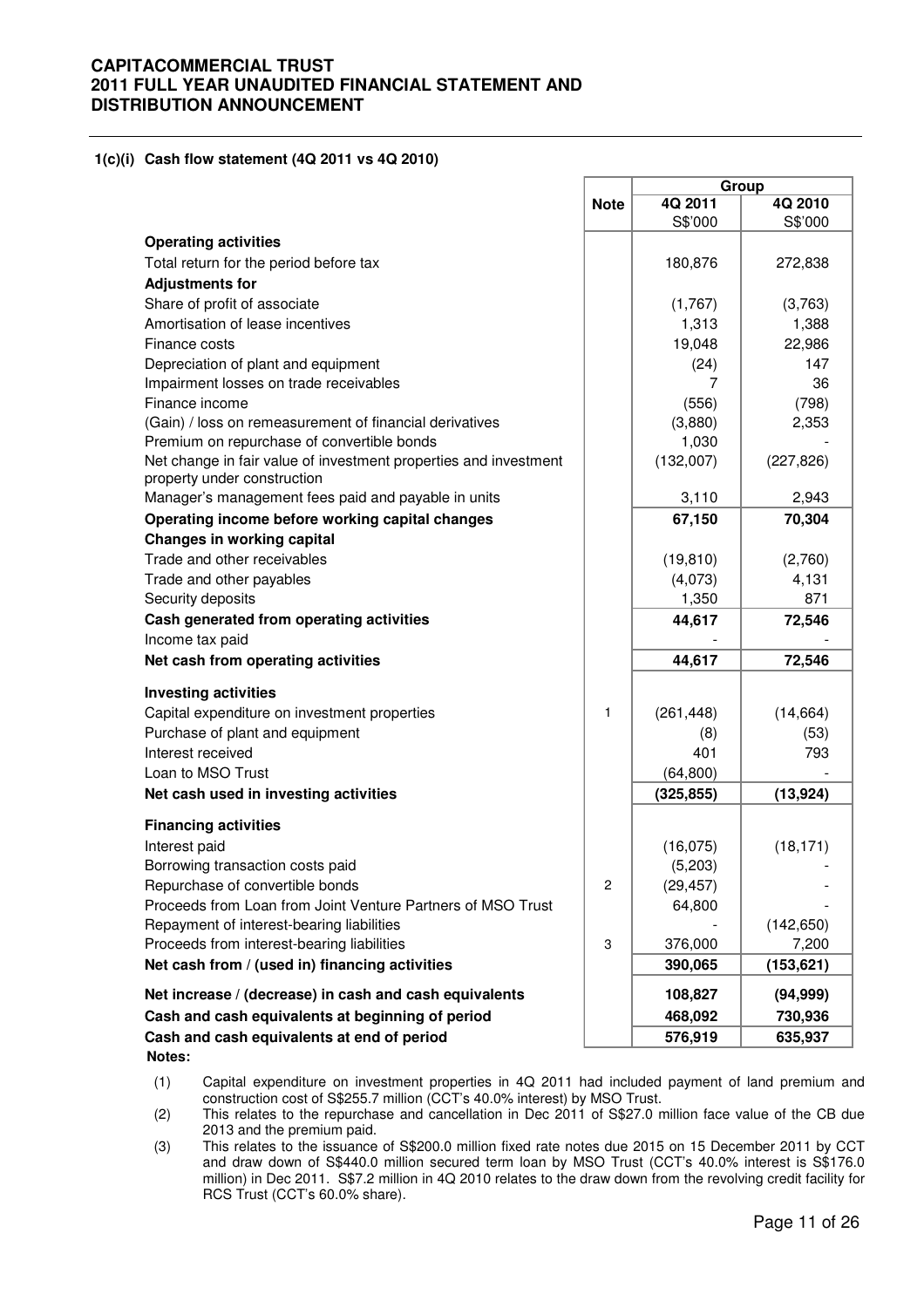#### **1(c)(ii) Cash flow statement (FY 2011 vs FY 2010)**

|                                                                  |                | Group      |                |
|------------------------------------------------------------------|----------------|------------|----------------|
|                                                                  | <b>Note</b>    | FY 2011    | <b>FY 2010</b> |
|                                                                  |                | S\$'000    | S\$'000        |
| <b>Operating activities</b>                                      |                |            |                |
| Total return for the year before tax                             |                | 474,428    | 498,068        |
| <b>Adjustments for</b>                                           |                |            |                |
| Share of profit of associate                                     |                | (4,972)    | (6,970)        |
| Impairment losses on trade receivables                           |                | 24         | 14             |
| Amortisation of lease incentives                                 |                | 5,315      | 5,053          |
| Finance costs                                                    |                | 79,026     | 89,054         |
| Depreciation of plant and equipment                              |                | 416        | 724            |
| Loss on disposal of plant and equipment                          |                | 23         | 22             |
| Foreign exchange loss                                            |                | 895        | 430            |
| Finance income                                                   |                |            |                |
|                                                                  |                | (1,809)    | (1,650)        |
| (Gain) / loss on remeasurement of financial derivatives          |                | (12, 597)  | 6,910          |
| Premium on repurchase of convertible bonds                       |                | 1,030      | 13,768         |
| Manager's management fees paid and payable in units              |                | 12,129     | 11,452         |
| Net change in fair value of investment properties and investment |                | (276, 837) | (192, 582)     |
| property under construction                                      |                |            |                |
| Gain on sales of investment properties                           |                | (2,636)    | (128, 925)     |
| Operating income before working capital changes                  |                | 274,435    | 295,368        |
| <b>Changes in working capital</b>                                |                |            |                |
| Trade and other receivables                                      |                | (24, 492)  | (1, 485)       |
| Trade and other payables                                         |                | (41, 767)  | 32,875         |
| Security deposits                                                |                | (189)      | (3, 130)       |
| Cash generated from operations                                   |                | 207,987    | 323,628        |
| Income tax paid                                                  |                |            | (343)          |
| Net cash generated from operating activities                     |                | 207,987    | 323,285        |
| <b>Investing activities</b>                                      |                |            |                |
| Capital expenditure on investment properties                     | 1              | (279, 241) | (30,018)       |
| Purchase of plant and equipment                                  |                | (620)      | (150)          |
| Capital redemption by available-for-sale unquoted investment     |                | 2,769      | 1,257          |
| Interest received                                                |                | 1,624      |                |
| Distributions from associate                                     |                |            | 1,636          |
|                                                                  |                | 3,553      | 3,456          |
| Loan to MSO Trust                                                |                | (64, 800)  |                |
| Net proceeds from sales of investment properties                 |                | 33,600     | 578,125        |
| Net cash (used in) / from investing activities                   |                | (303, 115) | 554,306        |
| <b>Financing activities</b>                                      |                |            |                |
| Interest paid                                                    |                | (61, 781)  | (70, 829)      |
| Payment of borrowing transaction costs                           |                | (12, 654)  | (4,990)        |
| Distribution to unitholders                                      |                | (217, 564) | (214, 899)     |
| Redemption of convertible bonds                                  | $\overline{c}$ | (6,634)    |                |
| Repurchase of convertible bonds                                  | 3              | (29, 457)  | (202, 344)     |
| Proceeds from issuance of convertible bonds                      |                |            | 225,000        |
| Proceeds from Loan from Joint Venture Partners of MSO Trust      |                | 64,800     |                |
| Repayment of interest-bearing liabilities                        | 4              | (678, 400) | (377, 650)     |
| Proceeds from interest-bearing liabilities                       | 5              | 977,800    | 91,600         |
| Net cash used in financing activities                            |                | 36,110     | (554, 112)     |
| Net (decrease) / increase in cash and cash equivalents           |                | (59,018)   | 323,479        |
| Cash and cash equivalents at beginning of period                 |                | 635,937    |                |
|                                                                  |                |            | 312,458        |
| Cash and cash equivalents at end of period                       |                | 576,919    | 635,937        |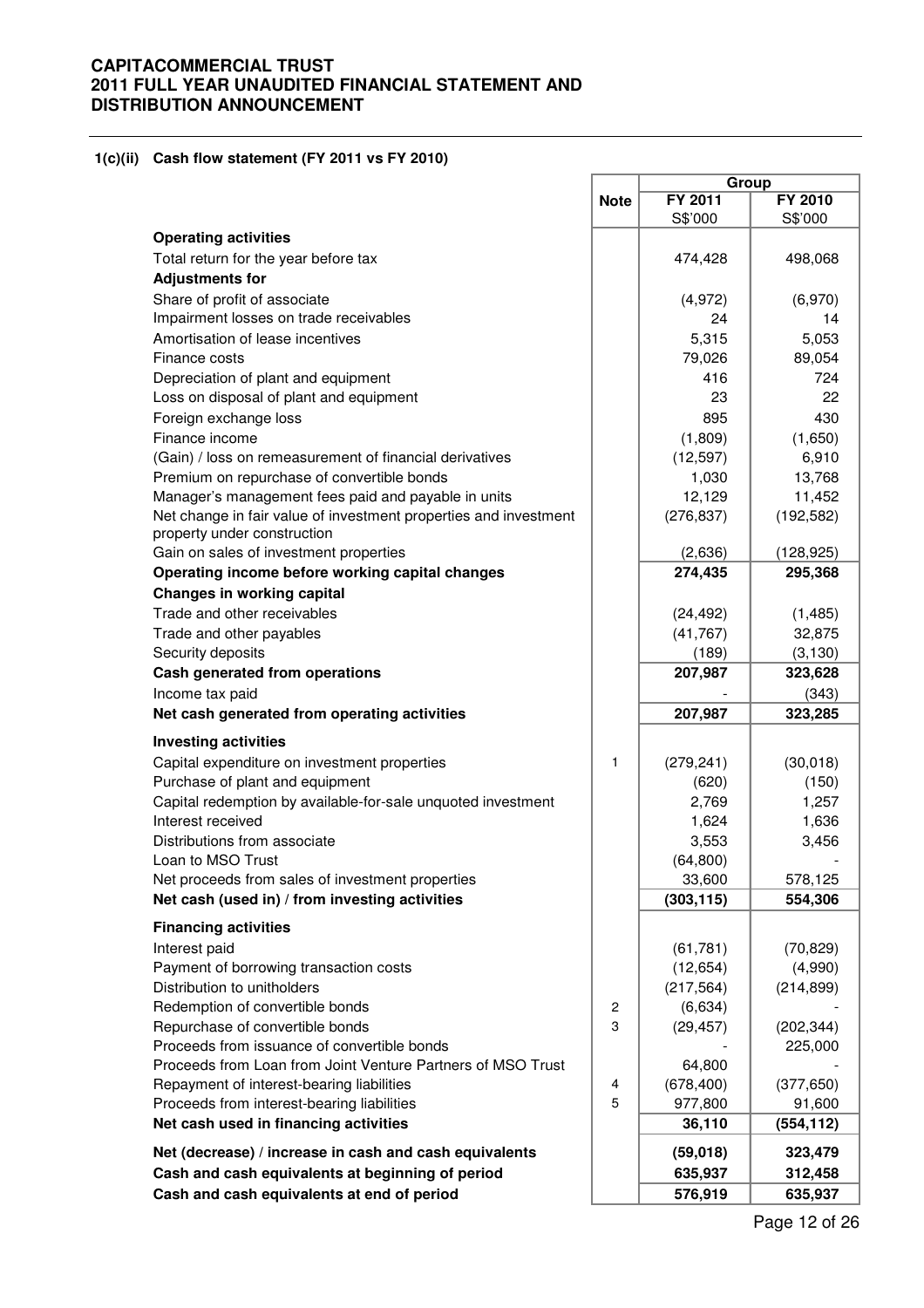#### **Notes:**

- (1) Capital expenditure on investment properties in FY 2011 had included payment of land premium and construction cost S\$261.4 million (CCT's 40.0% interest) by MSO Trust.
- (2) Redemption of convertible bonds in FY 2011 relates to the redemption of CB due 2013 of face value of S\$6.25 million, whereby the bondholders exercised the put option on 6 May 2011 at the put price of S\$1.0615.
- (3) Repurchase of convertible bonds in FY 2011 relates to the repurchase and cancellation of S\$27.0 million face value of the CB due 2013 and the premium paid (FY 2010 repurchase amount was S\$190.0 million face value of the CB due 2013).
- (4) Repayment of interest bearing loans in FY 2011 relates to the repayment by CCT of S\$100.0 million fixed rate notes and repayment by RCS Trust of secured term loans of S\$866.0 million (CCT's 60.0% interest was S\$519.6 million) and S\$98.0 million (CCT's 60.0% interest was S\$58.8 million) of the revolving credit facility.
- (5) Proceeds from interest bearing liabilities relates to the following:-
	- (i) Draw down by RCS Trust of S\$3.0 million from the revolving credit facility (CCT's 60.0% interest is S\$1.8 million) and S\$1,000.0 million from the secured term loans (CCT's 60.0% interest is S\$600.0 million);
	- (ii) Issuance of S\$200.0 million fixed rate notes due 2015 on 15 December 2011 by CCT; and
	- (iii) Draw down of S\$440.0 million secured term loan by MSO Trust (CCT's 40.0% interest is S\$176.0 million) in December 2011.

## **1(d)(i) Statement of changes in unitholders' funds (4Q 2011 vs 4Q 2010)**

|                                                                              | Group     |           | <b>Trust</b> |           |  |
|------------------------------------------------------------------------------|-----------|-----------|--------------|-----------|--|
|                                                                              | 4Q 2011   | 4Q 2010   | 4Q 2011      | 4Q 2010   |  |
|                                                                              | S\$'000   | S\$'000   | S\$'000      | S\$'000   |  |
| Net assets at beginning of period                                            | 4,356,979 | 3,999,941 | 4,144,803    | 3,857,302 |  |
| <b>Operations</b><br>Net increase in net assets resulting from<br>operations | 180,876   | 272,837   | 124,686      | 212,415   |  |
| Unitholders' transactions<br>Creation of new units:                          |           |           |              |           |  |
| - Manager's management fee paid in Units                                     | 3,053     | 2,825     | 3,053        | 2,825     |  |
| Net increase in net assets resulting from<br>unitholders' transactions       | 3,053     | 2,825     | 3,053        | 2,825     |  |
| <b>Movement in reserves</b>                                                  |           |           |              |           |  |
| <b>Translation reserves</b>                                                  | 488       | (1,862)   |              |           |  |
| Capital reserves                                                             |           |           |              |           |  |
| Net decrease in net assets resulting from<br>movement in reserves            | 488       | (1,862)   |              |           |  |
| Total increase in net assets                                                 | 184,417   | 273,800   | 127,739      | 215,240   |  |
| Net assets at end of period                                                  | 4,541,396 | 4,273,741 | 4,272,542    | 4,072,542 |  |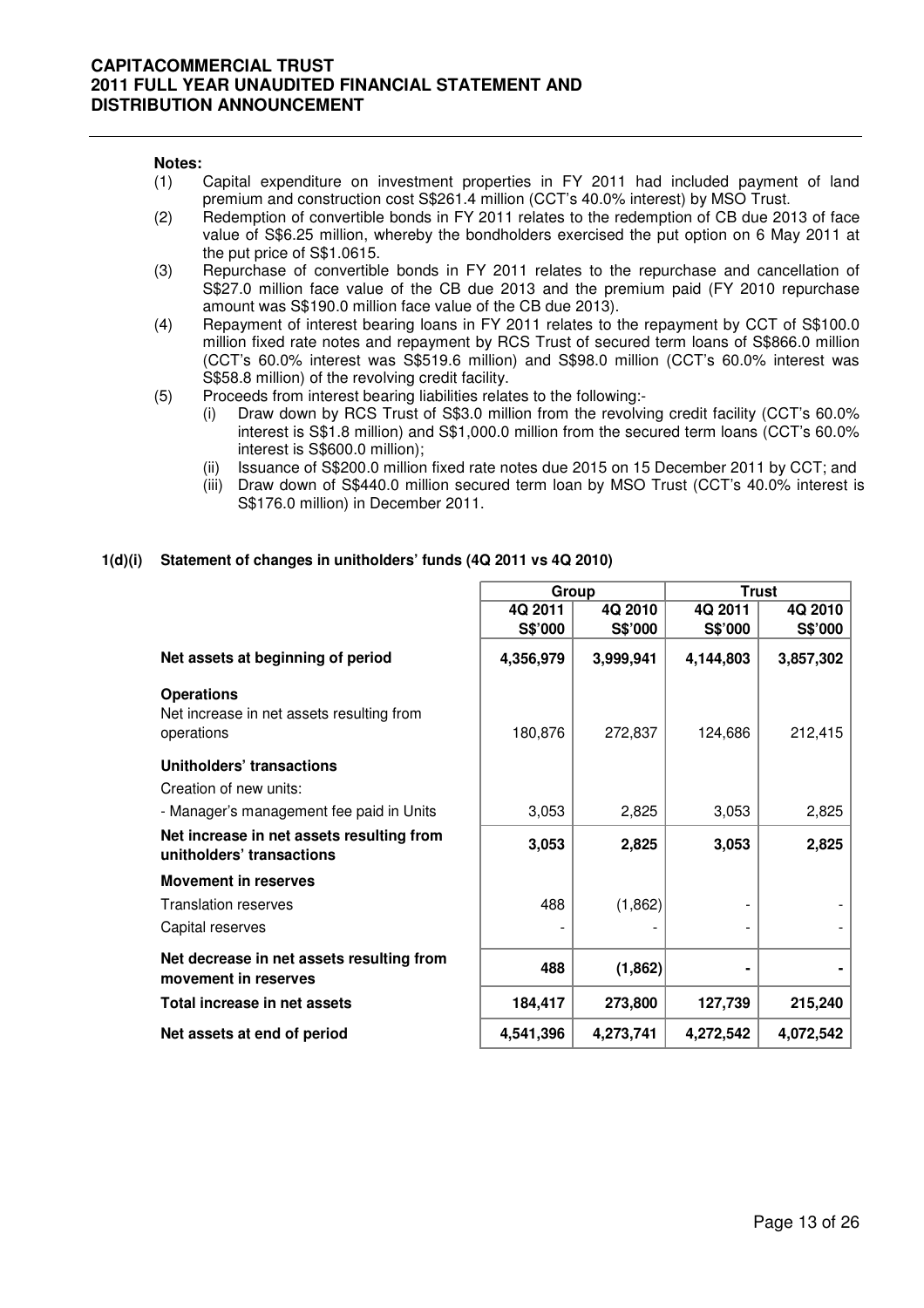### **1(d)(ii) Statement of changes in unitholders' funds (FY 2011 vs FY 2010)**

|                                                                                | Group      |            | <b>Trust</b> |                |
|--------------------------------------------------------------------------------|------------|------------|--------------|----------------|
|                                                                                | FY 2011    | FY 2010    | FY 2011      | <b>FY 2010</b> |
|                                                                                | S\$'000    | S\$'000    | S\$'000      | S\$'000        |
| Balance as at beginning of year                                                | 4,273,741  | 3,956,409  | 4,072,542    | 3,814,285      |
| <b>Operations</b><br>Net increase in net assets resulting from<br>operations   | 474,428    | 498,062    | 405,150      | 440,641        |
| Unitholders' transactions                                                      |            |            |              |                |
| Creation of new units:                                                         |            |            |              |                |
| - Manager's management fee paid in Units                                       | 11,961     | 11,382     | 11,961       | 11,382         |
| - Conversion of convertible bonds                                              | 502        |            | 502          |                |
| Distributions to unitholders                                                   | (217, 564) | (214, 899) | (217, 564)   | (214, 899)     |
| Net decrease in net assets resulting from<br>unitholders' transactions         | (205, 101) | (203, 517) | (205, 101)   | (203, 517)     |
| <b>Movement in reserves</b>                                                    |            |            |              |                |
| Translation reserve                                                            | (1,623)    | 1,654      |              |                |
| Capital reserves                                                               | (49)       | 21,133     | (49)         | 21,133         |
| Net (decrease) / increase in net assets<br>resulting from movement in reserves | (1,672)    | 22,787     | (49)         | 21,133         |
| Total increase in net assets                                                   | 267,655    | 317,332    | 200,000      | 258,257        |
| Balance as at end of year                                                      | 4,541,396  | 4,273,741  | 4,272,542    | 4,072,542      |

## **Convertible Bonds**

CCT has the following Convertible Bonds outstanding as at 31 December 2011:

| <b>Principal Amount Outstanding</b>                  | <b>Maturity Date</b> | <b>Conversion Price</b><br>per Unit as at<br>31 December 2011 |
|------------------------------------------------------|----------------------|---------------------------------------------------------------|
| CB due 2013<br>$$146.8$ million 2.0 per cent.        | 6 May 2013           | 1.7778                                                        |
| <b>CB due 2015</b><br>S\$224.5 million 2.7 per cent. | 21 April 2015        | 1.3168                                                        |

 Assuming all the Convertible Bonds are fully converted based on the conversion price, the number of new units to be issued would be 253,034,907, representing 8.9% of the total number of CCT units in issue as at 31 December 2011 (2,832,787,200 Units). This is against 267,177,937 Units (CB due 2013 at the conversion price of S\$1.7778 per unit and CB due 2015 at the conversion price of S\$1.356 per unit as at 31 December 2010), representing 9.5% of the total number of CCT units in issue as at 31 December 2010 ( 2,823,308,500 Units).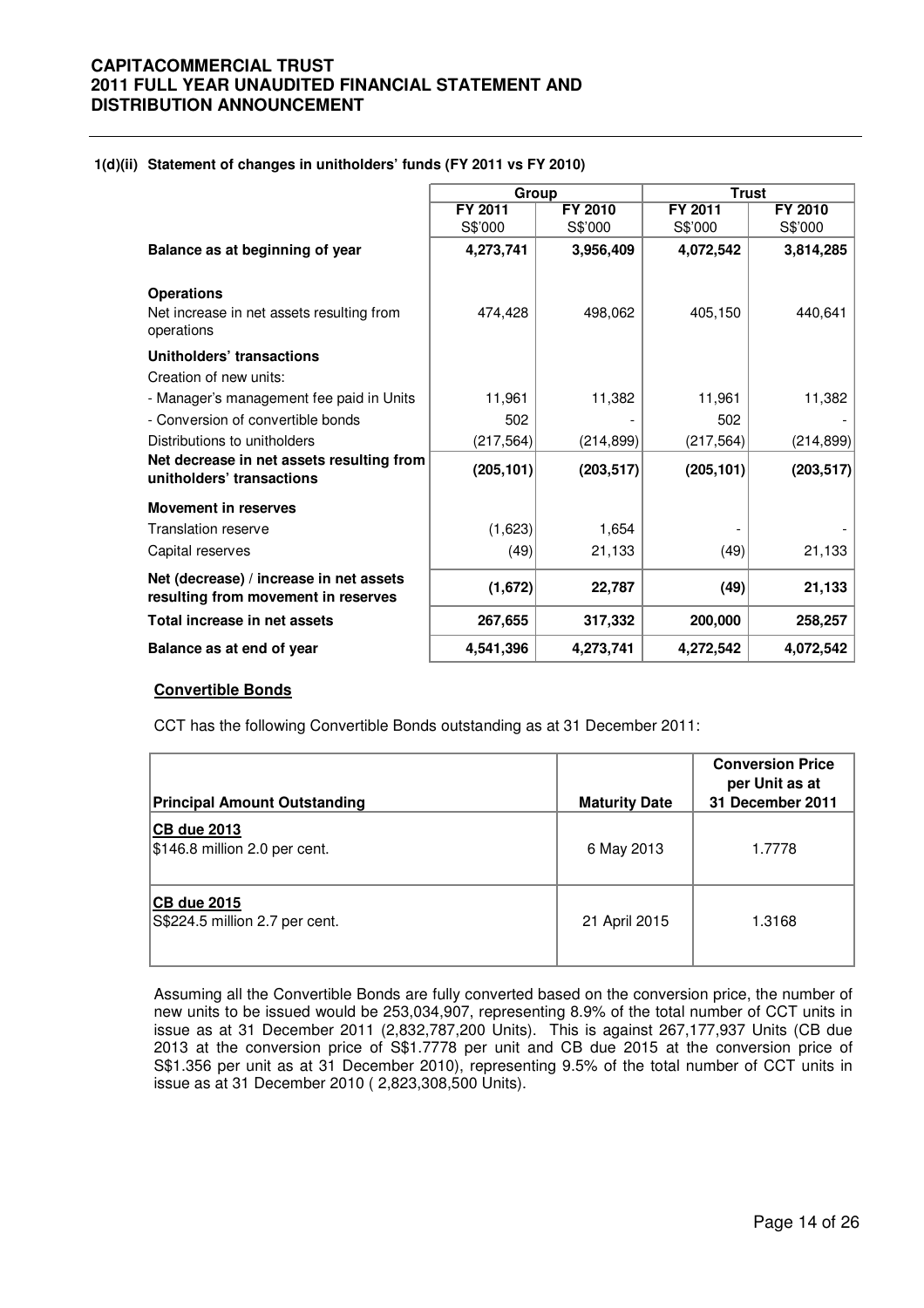## **1(e)(i) Details of any change in the units (4Q 2011 vs 4Q 2010)**

|                                                                                                                                     | 4Q 2011<br>Units | 4Q 2010<br>Units |
|-------------------------------------------------------------------------------------------------------------------------------------|------------------|------------------|
| Units in issue as at beginning of period                                                                                            | 2,829,871,567    | 2,821,356,516    |
| Issue of new Units:                                                                                                                 |                  |                  |
| - in settlement of the manager's management fee in<br>relation to CCT's 60.0 % interest in Raffles City through<br><b>RCS Trust</b> | 1,923,068        | 1,278,800        |
| - in settlement of the manager's management fees in<br>relation to Wilkie Edge and One George Street                                | 992,565          | 673,184          |
| Units in issue as at end of period                                                                                                  | 2,832,787,200    | 2,823,308,500    |

**Group and Trust**

# **1(e)(ii) Details of any change in the units (FY 2011 vs FY 2010)**

|                                                                                                                                     | <b>Group and Trust</b> |                  |  |
|-------------------------------------------------------------------------------------------------------------------------------------|------------------------|------------------|--|
|                                                                                                                                     | FY 2011<br>Units       | FY 2010<br>Units |  |
| Balance as at beginning of year                                                                                                     | 2,823,308,500          | 2,813,915,220    |  |
| Issue of new Units:                                                                                                                 |                        |                  |  |
| - in settlement of the manager's management fee in<br>relation to CCT's 60.0 % interest in Raffles City through<br><b>RCS Trust</b> | 5,998,076              | 6,093,551        |  |
| - in settlement of the manager's management fee in<br>relation to Wilkie Edge and One George Street                                 | 3,100,916              | 3,299,729        |  |
| - conversion of convertible bonds                                                                                                   | 379,708                |                  |  |
| <b>Issued Units as at end of year</b>                                                                                               | 2,832,787,200          | 2,823,308,500    |  |

**2 Whether the figures have been audited, or reviewed and in accordance with which standard (e.g. The Singapore Standard on Auditing 910 (Engagement to Review Financial Statements), or an equivalent standard)** 

The figures have not been audited nor reviewed by our auditors.

### **3 Where the figures have been audited or reviewed, the auditor's report (including any qualifications or emphasis of matter)**

Not applicable.

**4 Whether the same accounting policies and methods of computation as in the issuer's most recent audited annual financial statements have been complied** 

The accounting policies and methods of computation applied in the financial statements for the current reporting period are consistent with the audited financial statements for the year ended 31 December 2010.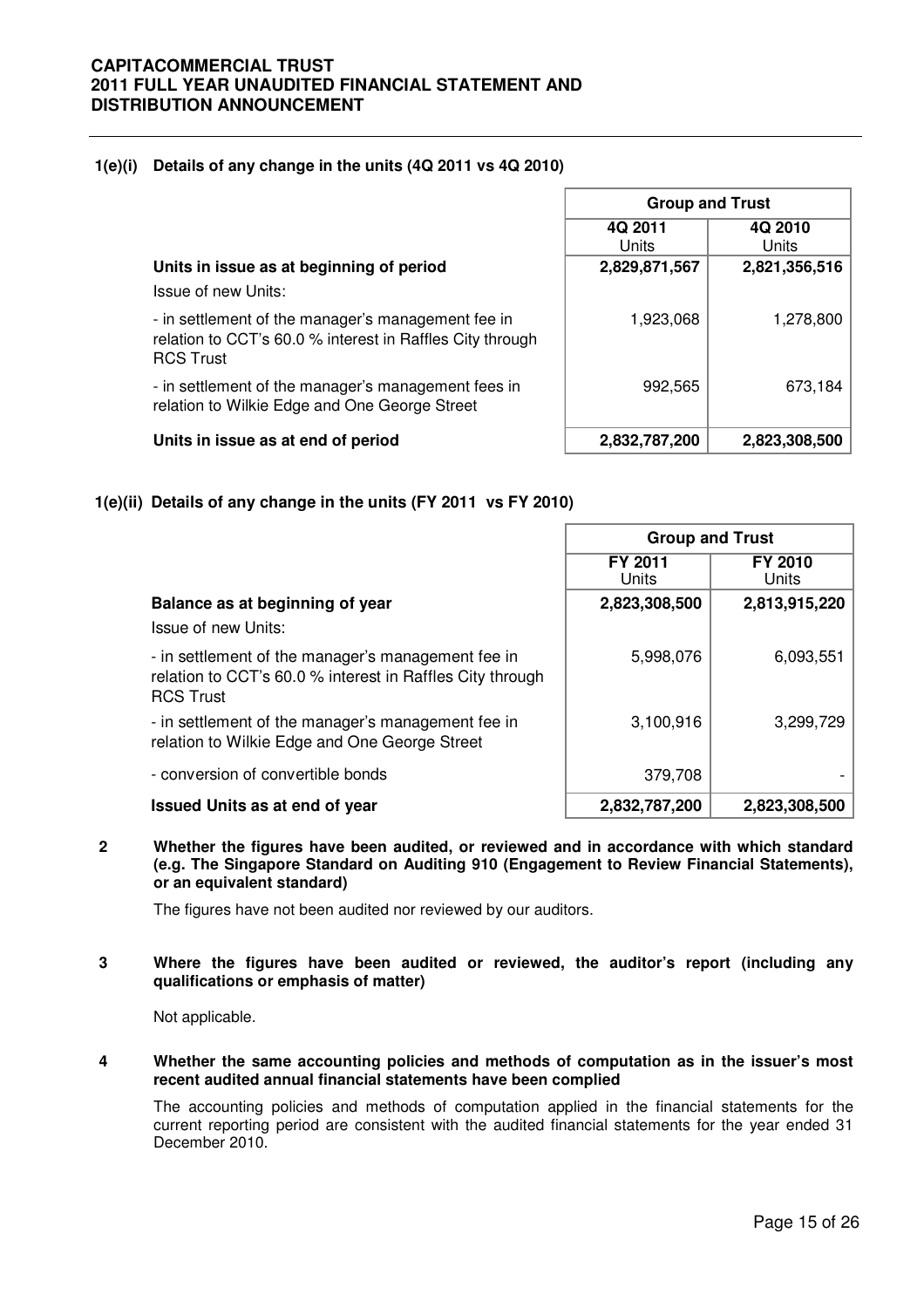**5 If there are any changes in the accounting policies and methods of computation, including any required by an accounting standard, what has changed, as well as the reasons for, and the effect of, the change** 

Nil.

**6 Earnings per unit ("EPU") and distribution per unit ("DPU") for the financial period**

### **EPU (4Q 2011 vs 4Q 2010)**

|                                                                              | Group             |               |                   | <b>Trust</b>  |
|------------------------------------------------------------------------------|-------------------|---------------|-------------------|---------------|
|                                                                              | 4Q 2011           | 4Q 2010       | 4Q 2011           | 4Q 2010       |
| <b>Basic EPU</b><br>Weighted average number of Units<br>in issue             | 2,831,931,525     | 2,822,629,549 | 2,831,931,525     | 2,822,629,549 |
| Based on weighted average number<br>of Units in issue 1                      | 6.39c             | 9.67c         | 4.40 <sub>c</sub> | 7.53c         |
| <b>Diluted EPU</b><br>Weighted average number of Units<br>in issue (diluted) | 3,098,172,788     | 3,089,807,486 | 3,098,172,788     | 2,988,558,752 |
| Based on weighted average number<br>of Units in issue (diluted) <sup>2</sup> | 6.01 <sub>c</sub> | 9.17c         | 4.19 <sub>0</sub> | 7.20c         |

#### **EPU (FY 2011 vs FY 2010)**

|                                                                               | Group         |               | <b>Trust</b>  |               |
|-------------------------------------------------------------------------------|---------------|---------------|---------------|---------------|
|                                                                               | FY 2011       | FY 2010       | FY 2011       | FY 2010       |
| <b>Basic EPU</b><br>Weighted average number of Units<br>in issue              | 2,828,205,737 | 2,819,230,062 | 2,828,205,737 | 2,819,230,062 |
| Based on weighted average number<br>of Units in issue 1                       | 16.77¢l       | 17.67¢        | 14.33c        | 15.63¢        |
| <b>Dilutive EPU</b><br>Weighted average number of Units<br>in issue (diluted) | 3,097,251,206 | 3,069,754,689 | 3,097,251,206 | 3,069,754,689 |
| Based on weighted average number<br>of Units in issue (diluted) <sup>2</sup>  | 15.73¢        | 17.07¢        | 13.49¢        | 15.20¢        |

#### **Notes:**

- (1) In computing the basic EPU, total return for the period after tax and the weighted average number of Units outstanding during the period are used.
- (2) In computing the diluted EPU, the total return for the period after tax and the weighted average number of Units outstanding during the period are adjusted for the effects of all dilutive potential Units arising from the assumed conversion of the Convertible Bonds to Units.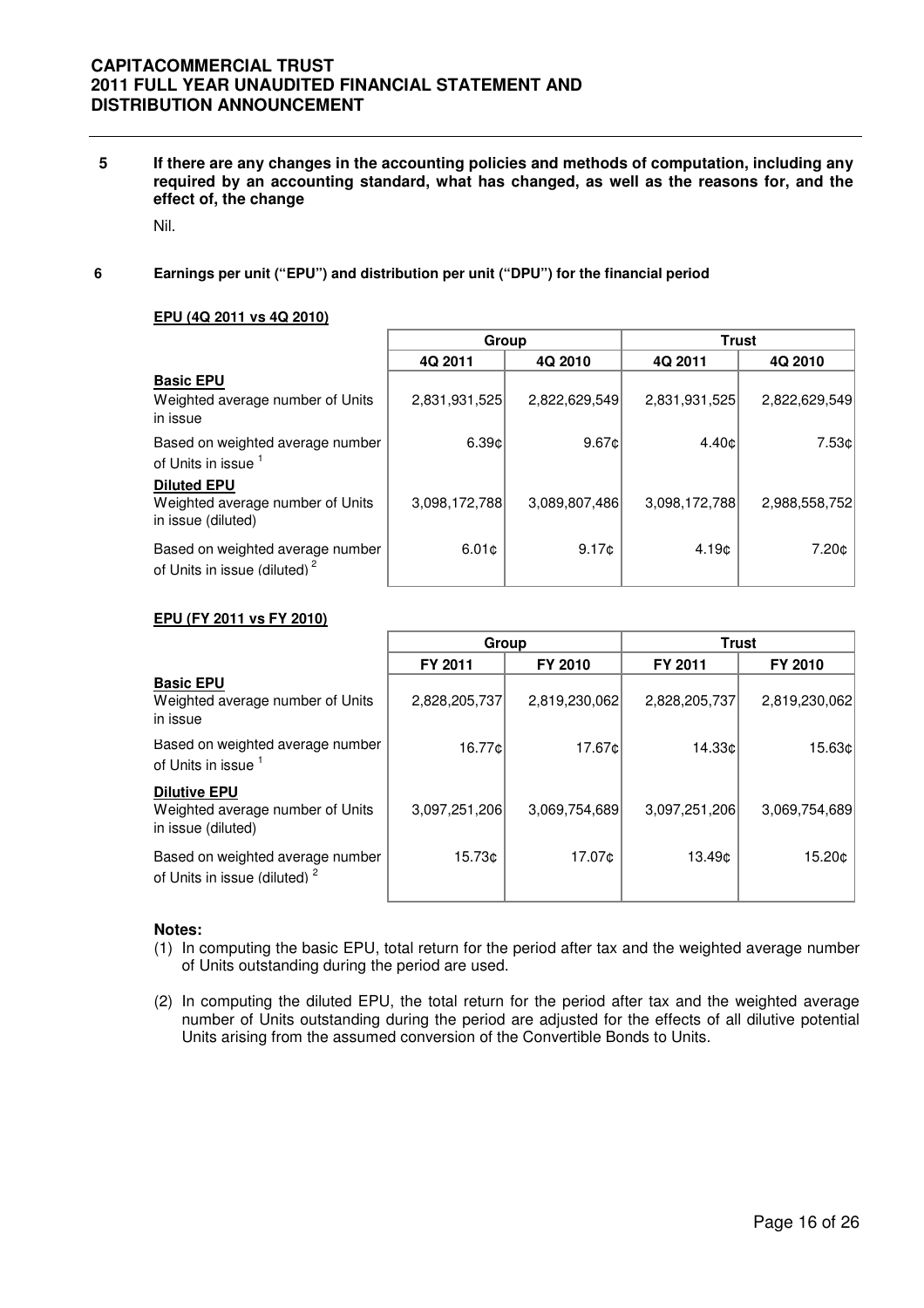# **Distribution per unit ("DPU")**

In computing the DPU, the number of Units as at the end of each period is used for the computation.

The DPU for the Group and the Trust are the same.

|                                                                                 | 4Q 2011       | 4Q 2010       | FY 2011       | FY 2010       |
|---------------------------------------------------------------------------------|---------------|---------------|---------------|---------------|
| Number of Units in issue as at end of period                                    | 2,832,787,200 | 2,823,308,500 | 2,832,787,200 | 2,823,308,500 |
| <u>DPU</u><br>Based on the number of Units in issue at the end of the<br>period | 1.92¢         | 1.94¢         | 7.52¢         | 7.83¢         |

## **Note:**

(1) DPU is computed on the basis that none of the outstanding S\$146.8 million CB due 2013 and S\$224.5 million CB due 2015 is converted into Units on or before the books closure date. Accordingly, the actual quantum of DPU may differ if any of the outstanding CB due 2013 and CB due 2015 is converted into Units on or before the books closure date.

#### **7 Net asset value ("NAV") backing per Unit based on Units in issue at the end of the period.**

|                                                                              |             | Group         |               | <b>Trust</b>  |               |  |
|------------------------------------------------------------------------------|-------------|---------------|---------------|---------------|---------------|--|
|                                                                              | <b>Note</b> | 31-Dec-11     | 31-Dec-10     | 31-Dec-11     | 31-Dec-10     |  |
| Number of Units in issue at end of period                                    |             | 2,832,787,200 | 2,823,308,500 | 2,832,787,200 | 2,823,308,500 |  |
| NAV (S\$'000)                                                                |             | 4,541,396     | 4,273,741     | 4,272,542     | 4,072,542     |  |
| <b>NAV per Unit</b>                                                          |             | \$1.60        | \$1.51        | \$1.51        | \$1.44        |  |
| Adjusted NAV per Unit (excluding the<br>distributable income to unitholders) |             | \$1.57        | \$1.47        | \$1.47        | \$1.40        |  |

**Note:**

(1) NAV per Unit was computed based on net asset value over the number of Units in issue at end of the period.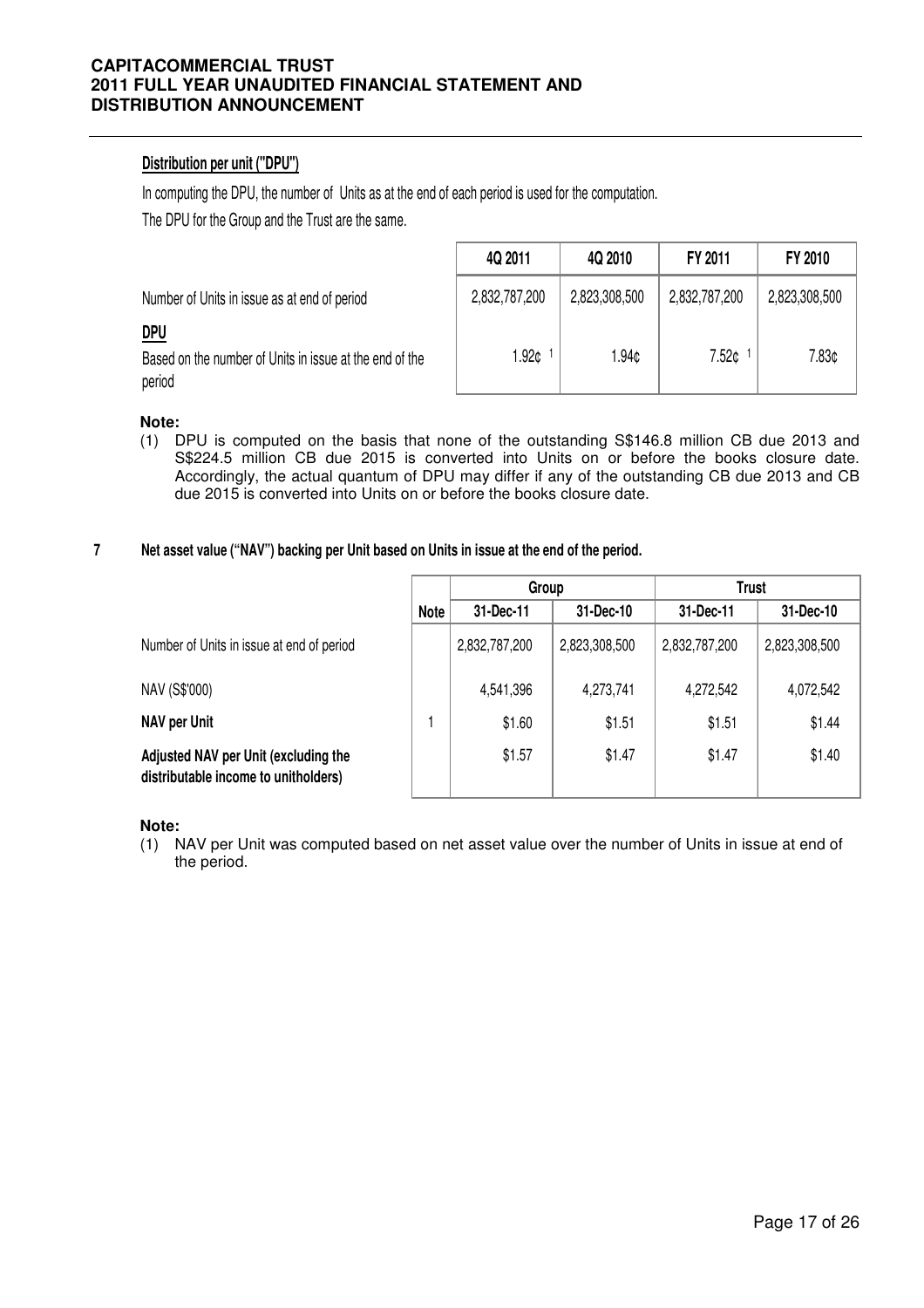# **8 Review of the performance**

|                                                                                                 | Group              |                    |                    |                    |
|-------------------------------------------------------------------------------------------------|--------------------|--------------------|--------------------|--------------------|
|                                                                                                 | 4Q 2011<br>S\$'000 | 4Q 2010<br>S\$'000 | FY 2011<br>S\$'000 | FY 2010<br>S\$'000 |
| <b>Statement of Total Return</b>                                                                |                    |                    |                    |                    |
| Gross revenue                                                                                   | 89,883             | 92,093             | 361,242            | 391,911            |
| Property operating expenses                                                                     | (21, 558)          | (21, 205)          | (83, 927)          | (92, 928)          |
| Net property income                                                                             | 68,325             | 70,888             | 277,315            | 298,983            |
| Finance income                                                                                  | 556                | 798                | 1,809              | 1,650              |
| Gain / (loss) on remeasurement of financial derivatives                                         | 3,880              | (2, 353)           | 12,597             | (6,910)            |
| Manager's management fees:                                                                      |                    |                    |                    |                    |
| - Base fees                                                                                     | (2,322)            | (2, 161)           | (8,702)            | (8,363)            |
| - Performance fees                                                                              | (2,501)            | (2,557)            | (10,695)           | (10, 575)          |
| Trust expenses                                                                                  | (758)              | (380)              | (2,285)            | (2,372)            |
| Finance costs                                                                                   | (19,048)           | (22, 986)          | (79, 026)          | (89, 054)          |
| Net income before share of profit of associate                                                  | 48,132             | 41,249             | 191,013            | 183,359            |
| Share of profit of associate                                                                    | 1,767              | 3,763              | 4,972              | 6,970              |
| Net income                                                                                      | 49,899             | 45,012             | 195,985            | 190,329            |
| Premium on repurchase of convertible bonds                                                      | (1,030)            |                    | (1,030)            | (13,768)           |
| Gain on sales of investment property                                                            |                    |                    | 2,636              | 128,925            |
| Net change in fair value of investment properties and<br>investment property under construction | 132,007            | 227,826            | 276,837            | 192,582            |
| Total return for the period before tax                                                          | 180,876            | 272,838            | 474,428            | 498,068            |
| Income tax                                                                                      |                    | (1)                |                    | (6)                |
| Total return for the period after tax                                                           | 180,876            | 272,837            | 474,428            | 498,062            |
| <b>Distribution Statement</b>                                                                   |                    |                    |                    |                    |
| Total return for the period before tax                                                          | 180,876            | 272,838            | 474,428            | 498,068            |
| Net tax and other adjustments                                                                   | (127, 526)         | (218, 432)         | (261, 638)         | (277, 111)         |
| Distribution income retained by joint venture                                                   | 1,080              | 300                |                    |                    |
| Income available for distribution to unitholders                                                | 54,430             | 54,706             | 212,790            | 220,957            |
| Distributable income to unitholders                                                             | 54,430             | 54,706             | 212,790            | 220,957            |
| <b>DPU</b>                                                                                      |                    |                    |                    |                    |
| For the period                                                                                  | 1.92¢              | 1.94¢              | 7.52¢              | 7.83¢              |
| Annualised                                                                                      | 7.62¢              | 7.70¢              | 7.52¢              | 7.83¢              |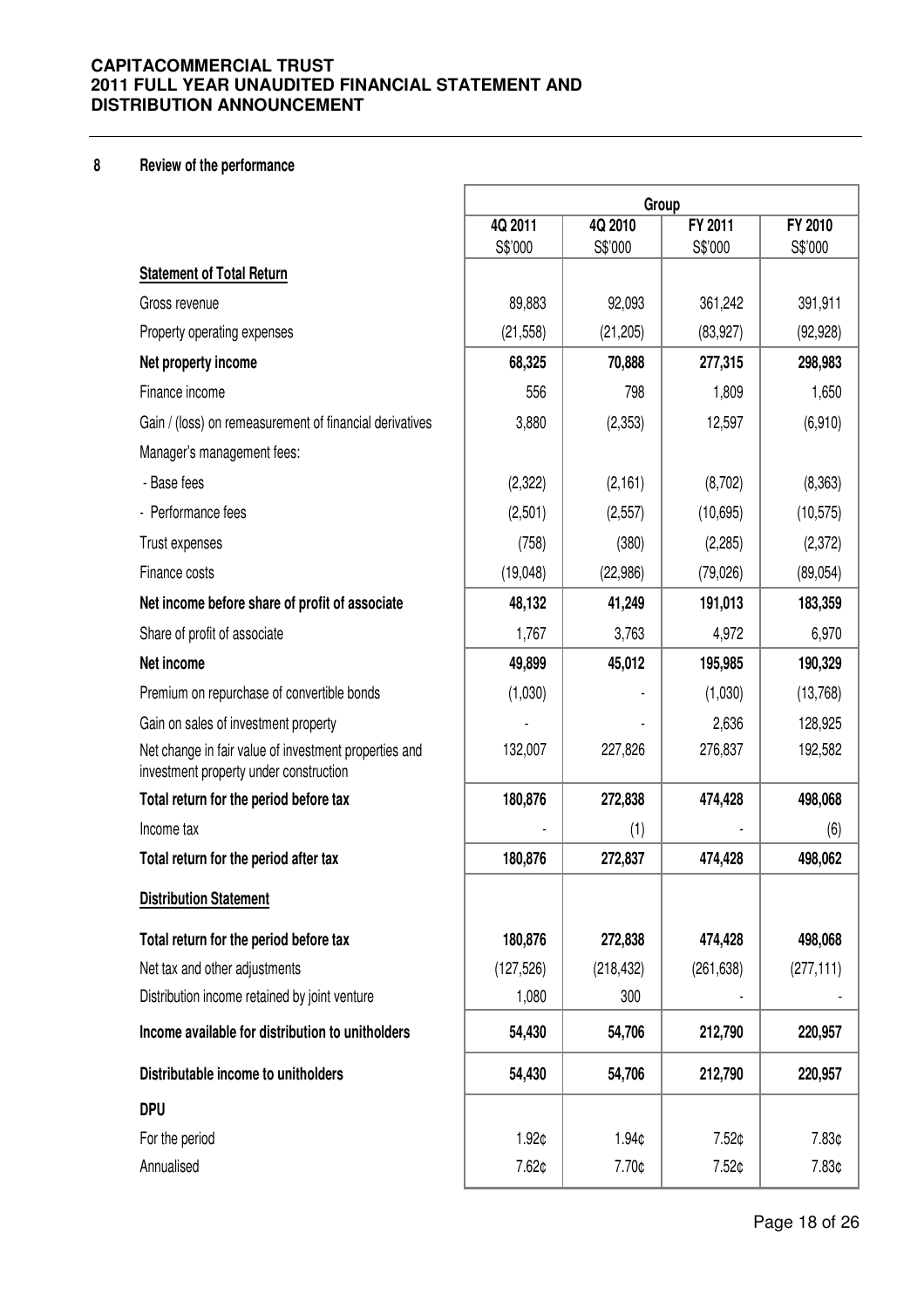#### **Review of the performance 4Q 2011 vs 4Q 2010**

 Gross revenue of S\$89.9 million for 4Q 2011 was lower than that for 4Q 2010 by S\$2.2 million or 2.4%. The decrease was mainly due to lower revenue from Six Battery Road as a result of lower occupancy and negative rent reversions, in line with market rental rates. Market Street redevelopment also contributed to the decrease in revenue. However, the drop in total revenue was mitigated by higher income contribution mainly from Raffles City (CCT's 60% interest).

Property operating expenses of S\$21.6 million for 4Q 2011 were higher than that for 4Q 2010 by S\$0.4 million or 1.7%. The increase in expenses was mainly due to higher marketing commission and expenses incurred.

Trust expenses of S\$0.8 million for 4Q 2011 were higher as compared with that for 4Q 2010 by S\$0.4 million or 99.5%. The was mainly due to higher unitholders expenses and professional fees incurred.

Finance costs of S\$19.0 million for 4Q 2011 were lower than that for 4Q 2010 by S\$3.9 million or 17.1% due mainly to lower interest rates, outstanding borrowing amounts and amortisation & transaction costs.

Premium on repurchase of convertible bonds of S\$1.0 million in 4Q 2011 refers to the premium on repurchase and cancellation of S\$27.0 million of the CB due 2013.

#### **Review of the performance FY 2011 vs FY 2010**

Gross revenue of S\$361.2 million for FY 2011 was lower than that for FY 2010 by S\$30.7 million or 7.8%. The decrease was primarily due to loss in rental income resulting from sales of Robinson Point and Starhub Centre and lower revenue from Six Battery Road arising from the lower occupancy and negative rent reversions. The loss of income as a result of the redevelopment of Market Street Car Park also contributed to the decline. However, the drop in total revenue was mitigated by higher income contribution from Wilkie Edge due to higher occupancy and higher revenue from Raffles City (CCT's 60% interest) from the retail and hotel components.

Property operating expenses of S\$83.9 million for FY 2011 were lower than that for FY 2010 by S\$9.0 million or 9.7%. The decrease in expenses was mainly due to the sales of Robinson Point and Starhub Centre and also lower property tax and other operating expenses incurred.

Finance costs of S\$79.0 million for FY 2011 were lower than that for FY 2010 by S\$10.0 million or 11.3% due mainly to lower interest cost after repayment of borrowings and refinancing of RCS Trust.

Premium on repurchase of convertible bonds of S\$1.0 million in FY 2011 refers to the premium on repurchase and cancellation of S\$27.0 million of the CB due 2013 in 4Q 2011. In FY 2010, the premium of S\$13.8 million relates to the repurchase and cancellation of S\$190.0 million of the CB due 2013.

Gain on sales of investment properties of S\$2.6 million in FY 2011 relates to the gain recognised by the Group for the sale of Market Street Car Park to MSO Trust (in which CCT has a 40.0% interest). In FY 2010, the gain of S\$128.9 million relates to the sales of Robinson Point and Starhub Centre.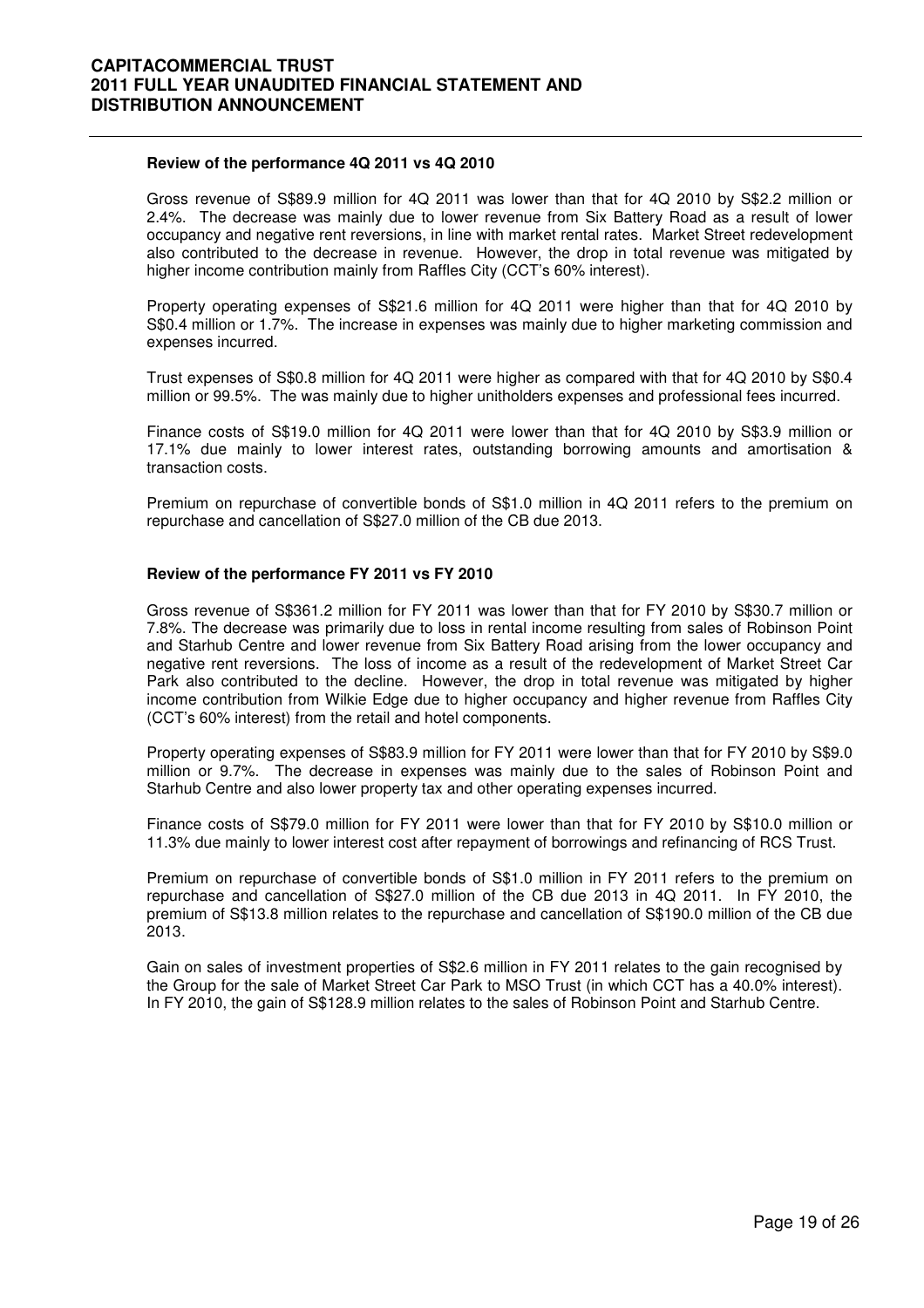#### **Net change in fair value of investment properties**

The net change in fair value of investment properties is a non tax-chargeable item and has no impact on the taxable income or distributable income to unitholders.

In accordance with the Code on Collective Investment Schemes issued by the Monetary Authority of Singapore, valuations of investment properties are to be conducted at least once in 12 months. Any increase or decrease in value is credited or charged to the Statement of Total Return as net appreciation or depreciation on revaluation of investment properties.

The independent valuations were conducted as at 31 December by CB Richard Ellis (Pte) Ltd for CCT properties, the office/retail components in Raffles City and as at 30 November for the residual land value of Market Street Car Park redevelopment project ("MSOD"). The hotel component in Raffles City was independently valued by Jones Lang LaSalle Hotels. The main methods of valuation adopted comprised the Capitalization of Income Approach and Discounted Cash Flow Analysis. For MSOD, the main methods of valuation adopted were Residual Land Method and Direct Comparison Method.

The portfolio, excluding Market Street Carpark which has been transferred to MSO Trust and classified under "Investment Property under Construction", was revalued at S\$5,729.8 million on 31 December 2011. The total book value of the portfolio prior to the revaluation was S\$5,597.0 million.

Taking into account the valuation of the MSOD, a net revaluation gain of S\$132.0 million has been added to the Statement of Total Return in 4Q 2011. Including the fair value gain in investment properties for 1H 2011 of S\$144.8 million, the total fair value gain of investment properties is S\$276.8 million for the full year 2011.

#### **9 Variance from Previous Forecast / Prospect Statement**

CCT has not disclosed any forecast to the market**.** 

#### **10 Commentary on the competitive conditions of the industry in which the group operates and any known factors or events that may affect the group in the next reporting period and the next 12 months**

Singapore Ministry of Trade and Industry ("MTI") released advance estimates of Singapore's 4Q 2011 gross domestic product growth at 3.6 per cent. For the whole of 2011, the economy is estimated to have expanded by 4.8 per cent, in line with MTI's growth forecast of around 5.0 per cent.

Singapore's Grade A office market rent marginally declined in 4Q 2011, averaging \$11.00 per square foot per month (down 0.5% from \$11.06 per square foot in last quarter). Notwithstanding the quarteron-quarter marginal decline, Grade A office market rent recorded a 11.1% increase year-on-year.

Net absorption of office space was over 2 million square feet for 2011. In 4Q 2011, net absorption was only 78,000 square feet, indicating that the uncertainty in the global economic environment had led to weakened office demand as corporates became hesitant to commit to new investments.

In the core Central Business District, average office occupancy rate fell from 92.3% in 3Q 2011 to 91.2% in 4Q 2011. The lower office occupancy translated to lower office rental rates.

CapitaCommercial Trust successfully refinanced RCS Trust's borrowings of S\$578.4 million (CCT's 40.0% interest), ahead of its maturity in June 2011.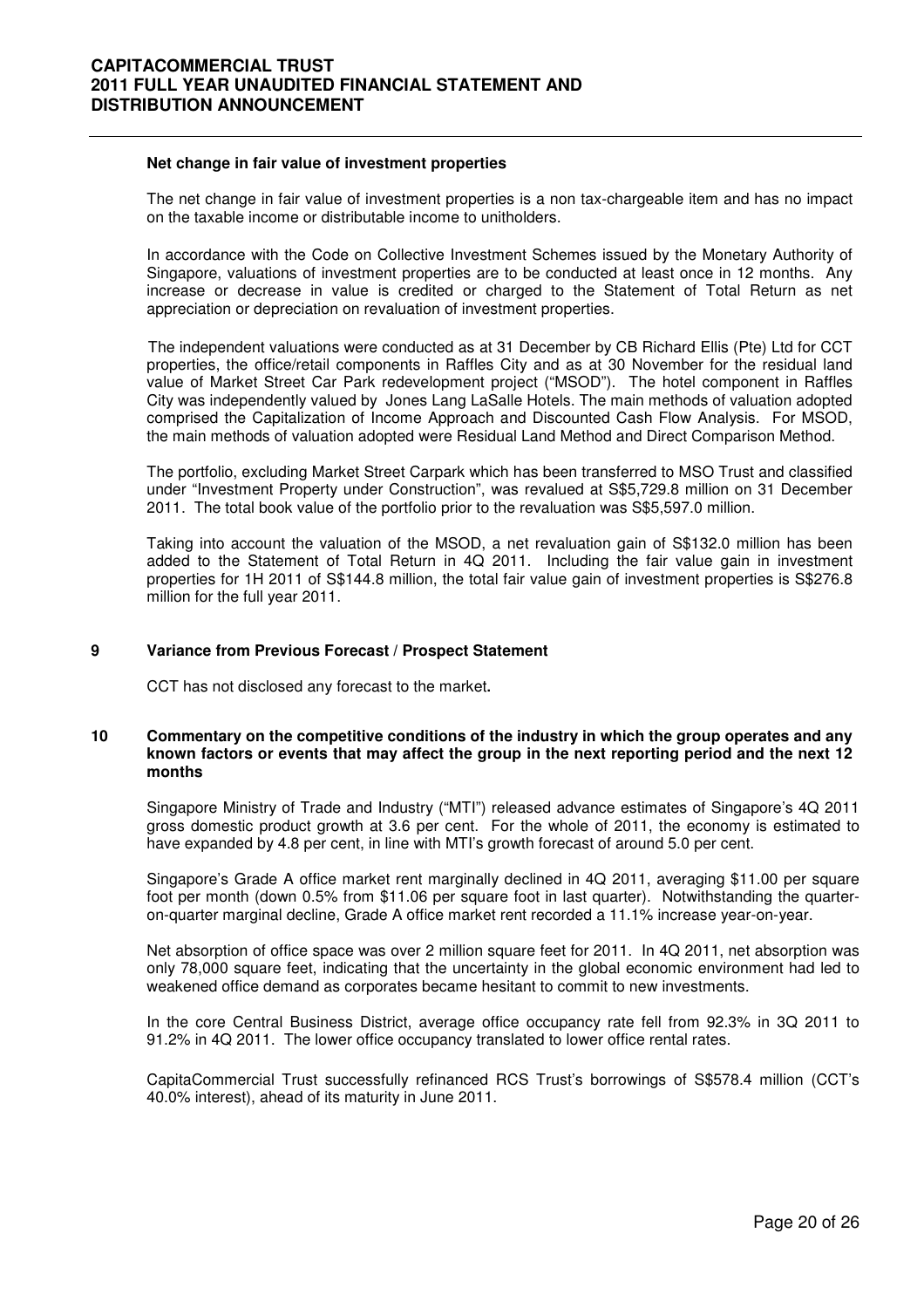In December 2011, CCT also obtained committed bank facilities of S\$450.0 million and issued S\$200.0 million Medium Term Notes. The total amount of funding and committed facilities of S\$650.0 million were on an unsecured basis and would be more than sufficient to refinance the S\$570.0 million secured bank term loan due in March 2012, negating any refinancing risks for 2012.

During the year, CCT announced a joint venture with CapitaLand Commercial Limited and Mitsubishi Estate Asia Pte Ltd. to redevelop Market Street Car Park into a Grade A office building. This is in line with CCT's portfolio reconstitution strategy to enhance the quality of its asset portfolio with the view to generating long-term sustainable returns for its unitholders.

Positive response to the asset enhancement works at Six Battery Road continued to be received from tenants as demonstrated by the 100% commitment to the 93,700 square feet of upgraded space. Further upgrading will take place in 2012 and 2013. During this period, the building's occupancy rate is expected to fluctuate.

### **Outlook 2012**

2012 will be a challenging year given the uncertainty of the global economic environment resulting from Europe's sovereign debt crisis and expected weak U.S. economic recovery. China's economic performance will be closely watched as it will have impact on the world's economic performance, especially Asia.

Notwithstanding short term uncertainties, the outlook for Asia is still positive in the medium and longer term. This should benefit Singapore with its attraction as a regional business and financial centre.

The performance of Singapore's economy will have impact on the office market and be a key driving force in the market rental performance. Hence, the Manager of CCT will continue to focus on active lease management to protect its portfolio occupancies and rental revenue.

Given that the refinancing in 2012 is in place and that CCT's balance sheet remains very strong, the Manager will also focus on continued value-creation for CCT through asset enhancements. It will also continue to source for acquisition opportunities of yield-accretive properties to drive DPU growth.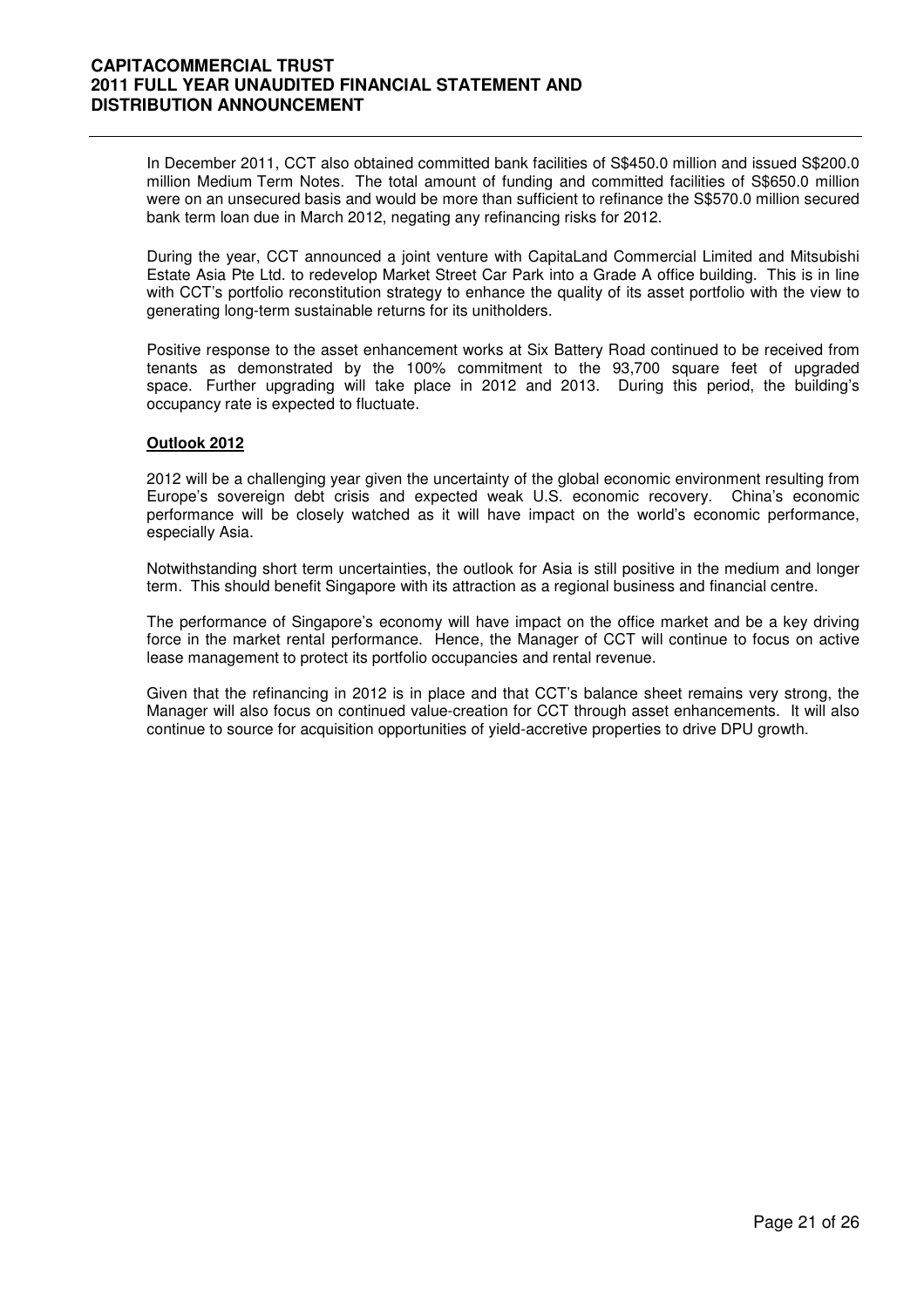## **11 Distributions**

## **11(a) Current financial period**

|                                                    | Any distributions declared for the current financial period?                                                                                                                                                                                                                                                                                                                                                                                                                                                                                                                                                                          | Yes. |
|----------------------------------------------------|---------------------------------------------------------------------------------------------------------------------------------------------------------------------------------------------------------------------------------------------------------------------------------------------------------------------------------------------------------------------------------------------------------------------------------------------------------------------------------------------------------------------------------------------------------------------------------------------------------------------------------------|------|
| Name of distribution                               | Distribution for the period from 1 July 2011 to 31 December 2011                                                                                                                                                                                                                                                                                                                                                                                                                                                                                                                                                                      |      |
| Distribution type                                  | Taxable income                                                                                                                                                                                                                                                                                                                                                                                                                                                                                                                                                                                                                        |      |
| <b>Estimated Distribution</b><br>rate <sup>1</sup> | Taxable income distribution :- 3.75 cents per unit                                                                                                                                                                                                                                                                                                                                                                                                                                                                                                                                                                                    |      |
| Par value of units                                 | Not meaningful                                                                                                                                                                                                                                                                                                                                                                                                                                                                                                                                                                                                                        |      |
| Tax rate                                           | Taxable income distribution<br>Qualifying investors and individuals (other than those who hold<br>their units through a partnership) will generally receive pre-tax<br>distributions. These distributions are exempt from tax in the hands<br>of individuals unless such distributions are derived through a<br>Singapore partnership or from the carrying on of a trade, business<br>or profession.<br>Qualifying foreign non-individual investors will receive their<br>distributions after deduction of tax at the rate of 10%.<br>All other investors will receive their distributions after deduction of<br>tax at the rate 17%. |      |
| Books closure date                                 |                                                                                                                                                                                                                                                                                                                                                                                                                                                                                                                                                                                                                                       |      |
|                                                    | 31 January 2012                                                                                                                                                                                                                                                                                                                                                                                                                                                                                                                                                                                                                       |      |
| Date payable                                       | 29 February 2012                                                                                                                                                                                                                                                                                                                                                                                                                                                                                                                                                                                                                      |      |

#### **Footnote:**

**(1) The above estimated DPU is computed on the basis that none of the Convertible Bonds is converted into Units on or before the books closure date. Accordingly, the actual quantum of DPU may differ if any of the Convertible Bonds is converted into Units on or before the books closure date.**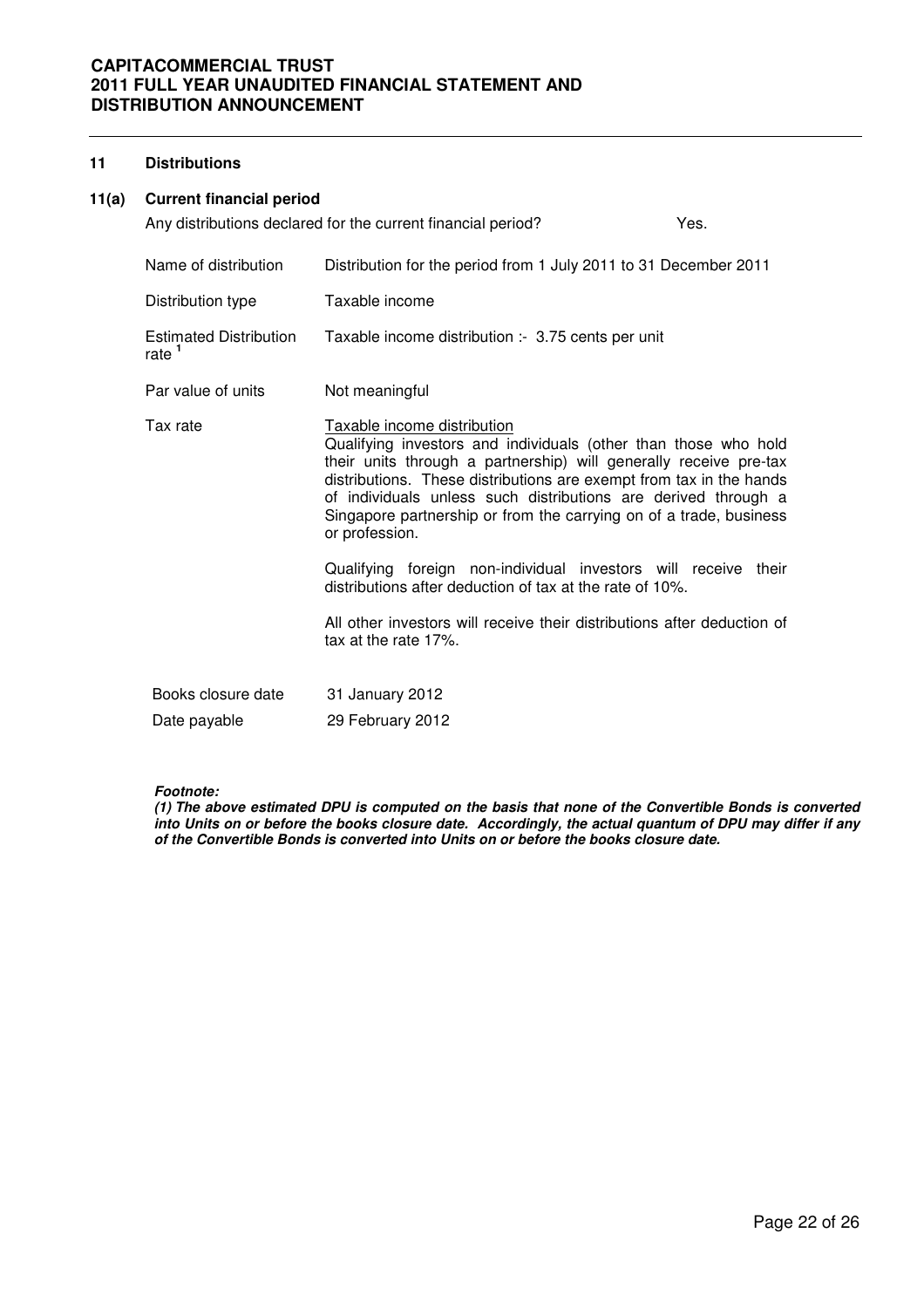| 11(b) |                                                                                                                  | Corresponding period of the preceding financial period                                                                                                                                                                                                                                                                                                                                               |  |  |  |
|-------|------------------------------------------------------------------------------------------------------------------|------------------------------------------------------------------------------------------------------------------------------------------------------------------------------------------------------------------------------------------------------------------------------------------------------------------------------------------------------------------------------------------------------|--|--|--|
|       | Any distributions declared for the corresponding period of the<br>Yes.<br>immediate preceding financial periods? |                                                                                                                                                                                                                                                                                                                                                                                                      |  |  |  |
|       | Name of distribution                                                                                             | Distribution for the period from 1 July 2010 to 31 December 2010                                                                                                                                                                                                                                                                                                                                     |  |  |  |
|       | Distribution type                                                                                                | Taxable income                                                                                                                                                                                                                                                                                                                                                                                       |  |  |  |
|       | Distribution rate                                                                                                | Taxable income distribution :- 3.93 cents per unit                                                                                                                                                                                                                                                                                                                                                   |  |  |  |
|       | Par value of units                                                                                               | Not meaningful                                                                                                                                                                                                                                                                                                                                                                                       |  |  |  |
|       | Tax rate                                                                                                         | Taxable income distribution<br>Qualifying investors and individuals (other than those who hold<br>their units through a partnership) will generally receive pre-tax<br>distributions. These distributions are exempt from tax in the<br>hands of individuals unless such distributions are derived through<br>a Singapore partnership or from the carrying on of a trade,<br>business or profession. |  |  |  |
|       |                                                                                                                  | Qualifying foreign non-individual investors will receive their<br>distributions after deduction of tax at the rate of 10%.                                                                                                                                                                                                                                                                           |  |  |  |
|       |                                                                                                                  | All other investors will receive their distributions after deduction of<br>tax at the rate 17%.                                                                                                                                                                                                                                                                                                      |  |  |  |
|       | Books closure date                                                                                               | 28 January 2011                                                                                                                                                                                                                                                                                                                                                                                      |  |  |  |
|       | Date paid                                                                                                        | 28 February 2011                                                                                                                                                                                                                                                                                                                                                                                     |  |  |  |

### **12 If no distribution has been declared/recommended, a statement to that effect** NA

#### **13 General mandate relating to interested party transactions**

 The Trust has not obtained a general mandate from unitholders for Interested Person Transactions.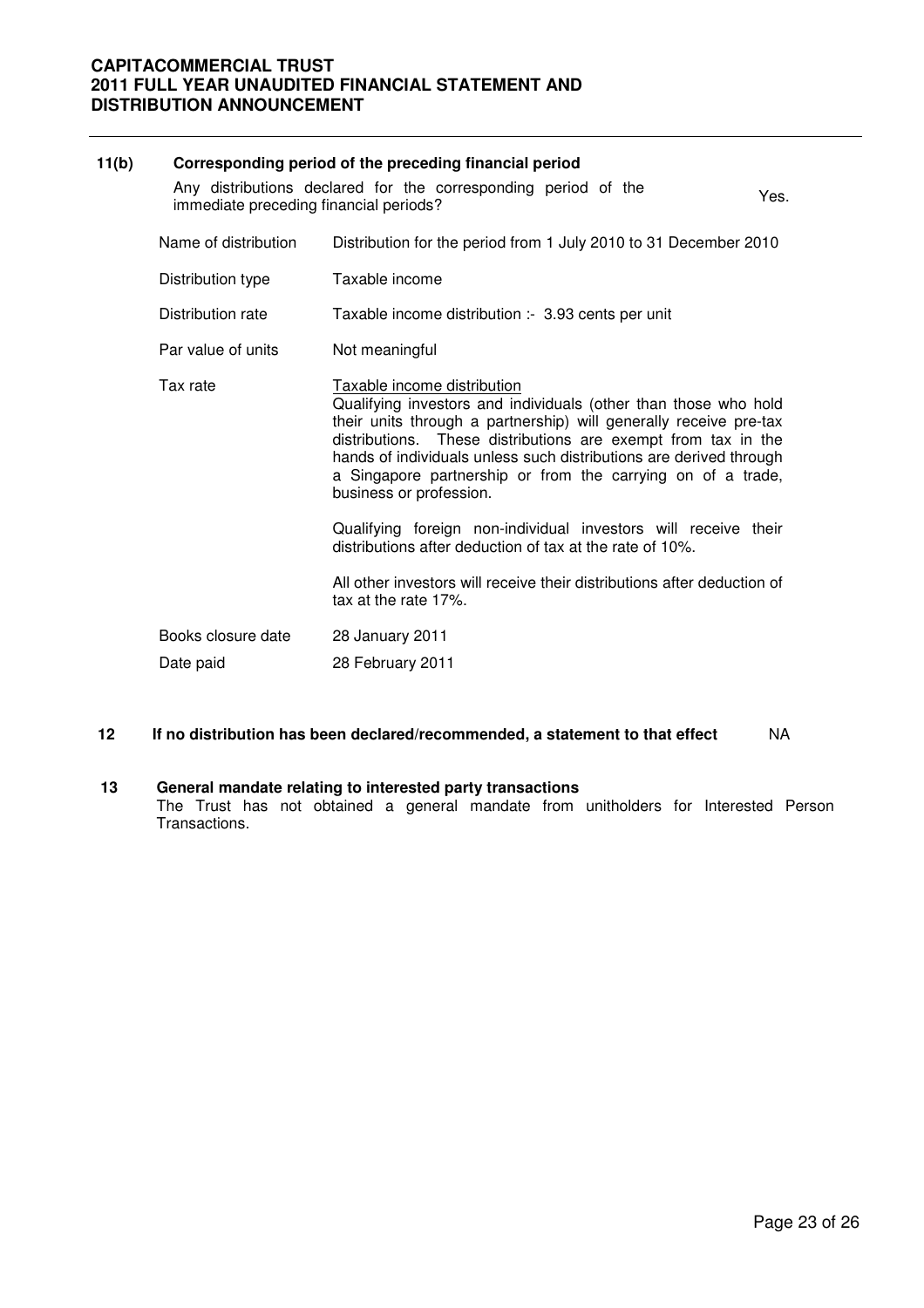#### **14 Segmental Results**

|                | FY 2011 | FY 2010 | Change |
|----------------|---------|---------|--------|
| <b>Note</b>    | S\$'000 | S\$'000 | ℅      |
|                |         |         |        |
|                | 63,621  | 64,265  | (1.0)  |
|                | 60,938  | 82,787  | (26.4) |
|                | 59,929  | 59,488  | 0.7    |
| 1              | 9,884   | 25,745  | (61.6) |
|                | 194,372 | 232,285 | (16.3) |
|                | 13,532  | 17,024  | (20.5) |
|                |         |         |        |
|                | 130,126 | 121,920 | 6.7    |
|                | 23,212  | 20,682  | 12.2   |
|                | 153,338 | 142,602 | 7.5    |
| $\overline{c}$ | 361,242 | 391,911 | (7.8)  |
|                |         |         |        |
|                | FY 2011 | FY 2010 | Change |
| <b>Note</b>    | S\$'000 | S\$'000 | ℅      |
|                |         |         |        |

| by business segments             | <b>Note</b> | S\$'000 | S\$'000 | %      |
|----------------------------------|-------------|---------|---------|--------|
| <b>Office buildings</b>          |             |         |         |        |
| <b>Capital Tower</b>             |             | 47,077  | 47,217  | (0.3)  |
| Six Battery Road                 |             | 47,959  | 65,376  | (26.6) |
| One George Street                |             | 49,511  | 49,498  | 0.0    |
| Other Office buildings           | 1           | 9,625   | 22,007  | (56.3) |
| <b>Total Office buildings</b>    |             | 154,172 | 184,098 | (16.3) |
| Car park buildings               |             | 10,609  | 12,431  | (14.7) |
| <b>Mixed-use buildings</b>       |             |         |         |        |
| RCS Trust 60%                    |             | 95,207  | 87,911  | 8.3    |
| Other Mixed-use buildings        |             | 17,327  | 14,543  | 19.1   |
| <b>Total Mixed-use buildings</b> |             | 112,534 | 102,454 | 9.8    |
| Total net property income        | 2           | 277,315 | 298,983 | (7.2)  |

#### **Note**

- (1) Included Market Street Car Park under redevelopment which has been classified as investment property under construction for FY 2011.
- (2) Total gross revenue/net property income was lower in FY 2011 compared with FY 2010 due mainly to the sales of Robinson Point and Starhub Centre and lower revenue from Six Battery Road. Redevelopment of Market Street Car Park also contributed to the decline. However, the drop in total revenue/net property income was mitigated by higher income contribution from Wilkie Edge and Raffles City (CCT's 60% interest) from the retail and hotel components.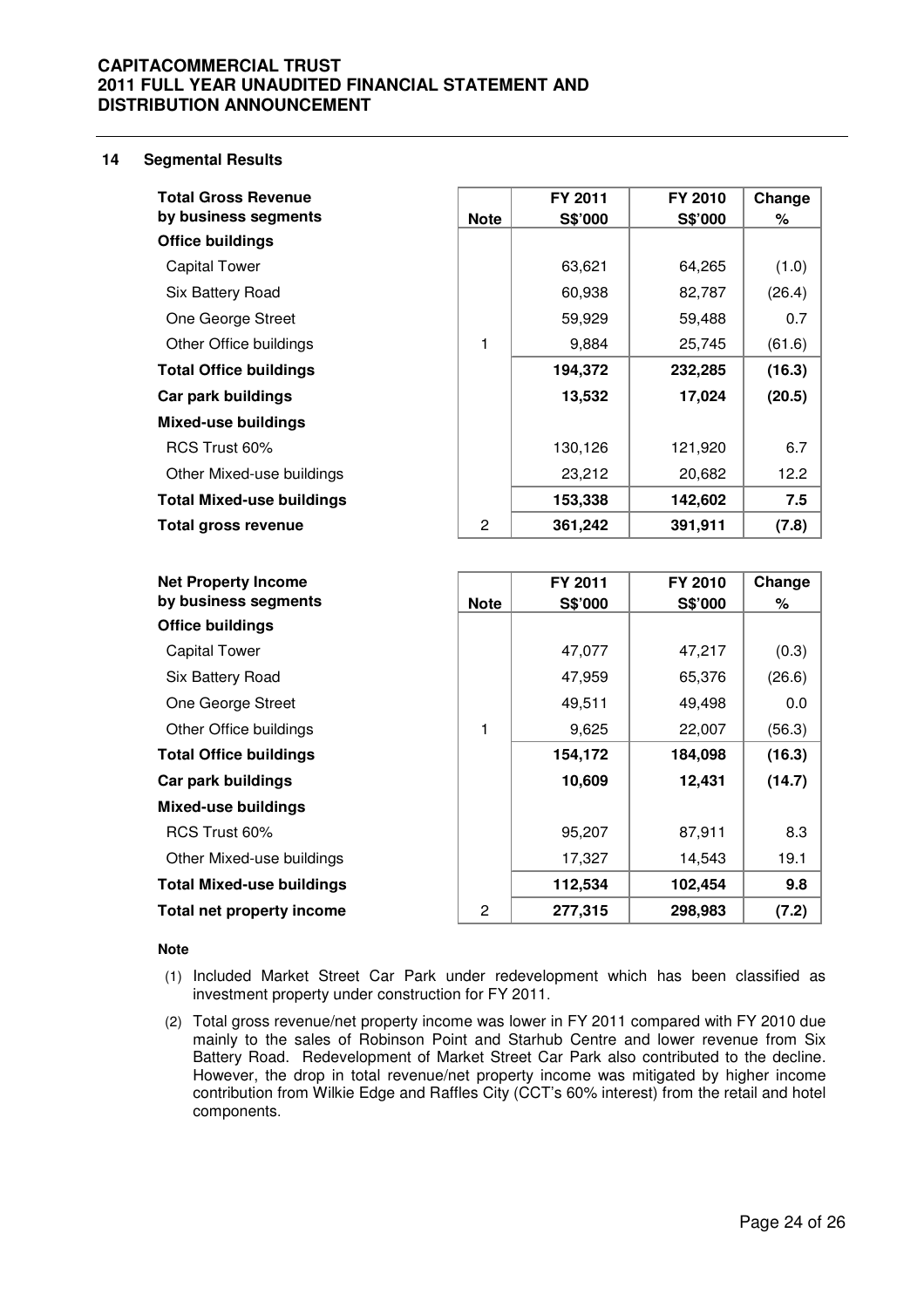## **15 In the review of performance, the factors leading to any material changes in contributions to turnover and earnings by the business or geographical segments.**

Refer to the review of actual performance on page 18 - 20 (paragraph 8).

## **16 Breakdown of gross revenue and net income**

|                                             | FY 2011<br>S\$'000 | FY 2010<br>S\$'000 | Change<br>% |
|---------------------------------------------|--------------------|--------------------|-------------|
| Gross revenue reported for first half year  | 182,033            | 202,036            | (9.9)       |
| Net income for first half year              | 95,851             | 95,310             | 0.6         |
| Gross revenue reported for second half year | 179,209            | 189,875            | (5.6)       |
| Net income for second half year             | 100,134            | 95,019             | 5.4         |

**17** A breakdown of the total annual distribution for the current full year and its previous full year is as follows:-

|                                    | FY 2011<br>S\$'000 | FY 2010<br>S\$'000 |
|------------------------------------|--------------------|--------------------|
| In respect of the period:          |                    |                    |
| 1 July 2011 to 31 December $20111$ | -                  |                    |
| 1 January 2011 to 30 June 2011     | 106,496            |                    |
| 1 July 2010 to 31 December 2010    | 110,942            |                    |
| 1 January 2010 to 30 June 2010     |                    | 110,015            |
| 1 July 2009 to 31 December 2009    |                    | 105,029            |
|                                    |                    |                    |

## **Footnote**

(1) Refer to distributions on page 22 (paragraph 11 (a))